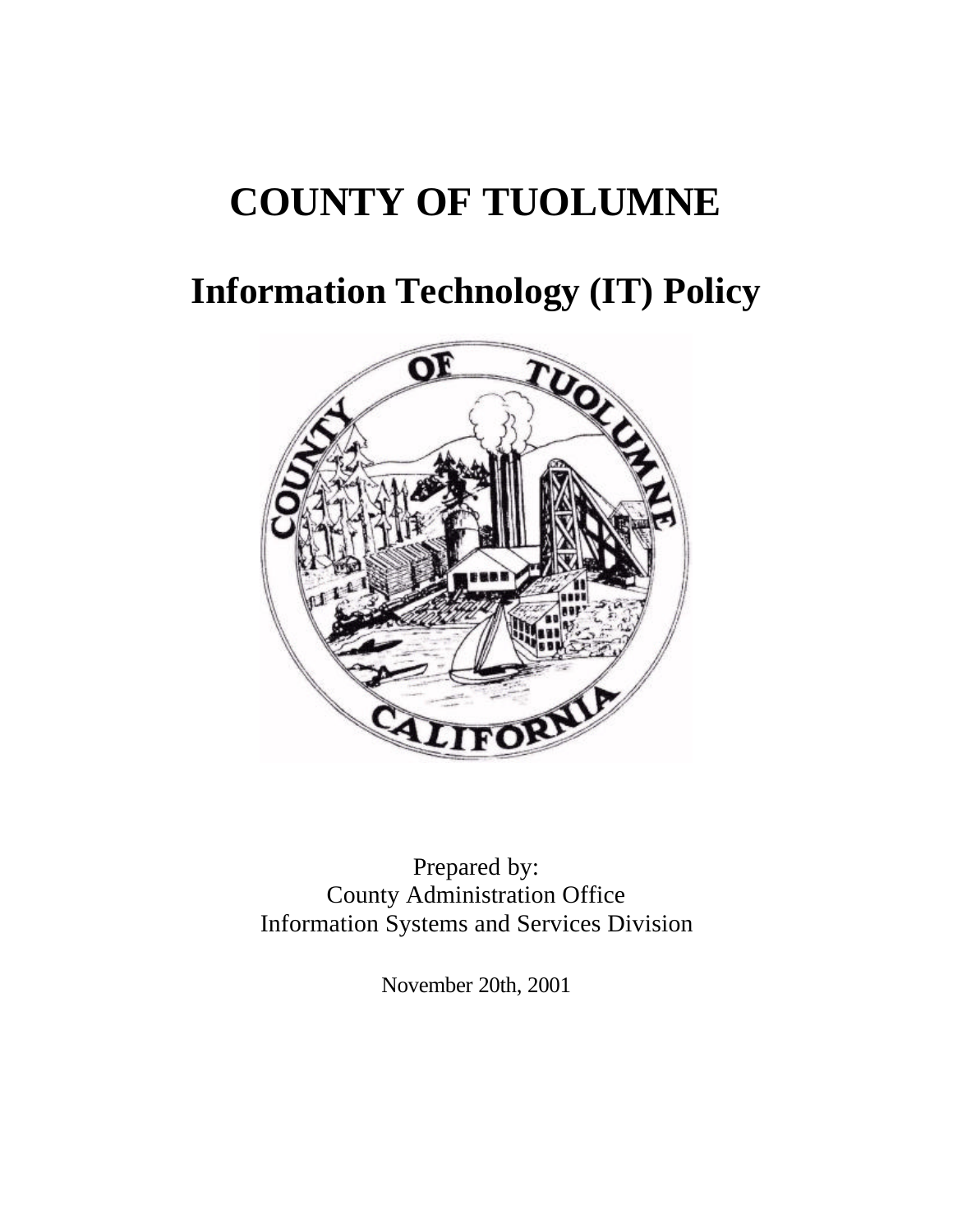# **County of Tuolumne**

# **Information Technology (IT) Policy**

# November  $20^{\text{th}}$ , 2001

## **Table of Contents**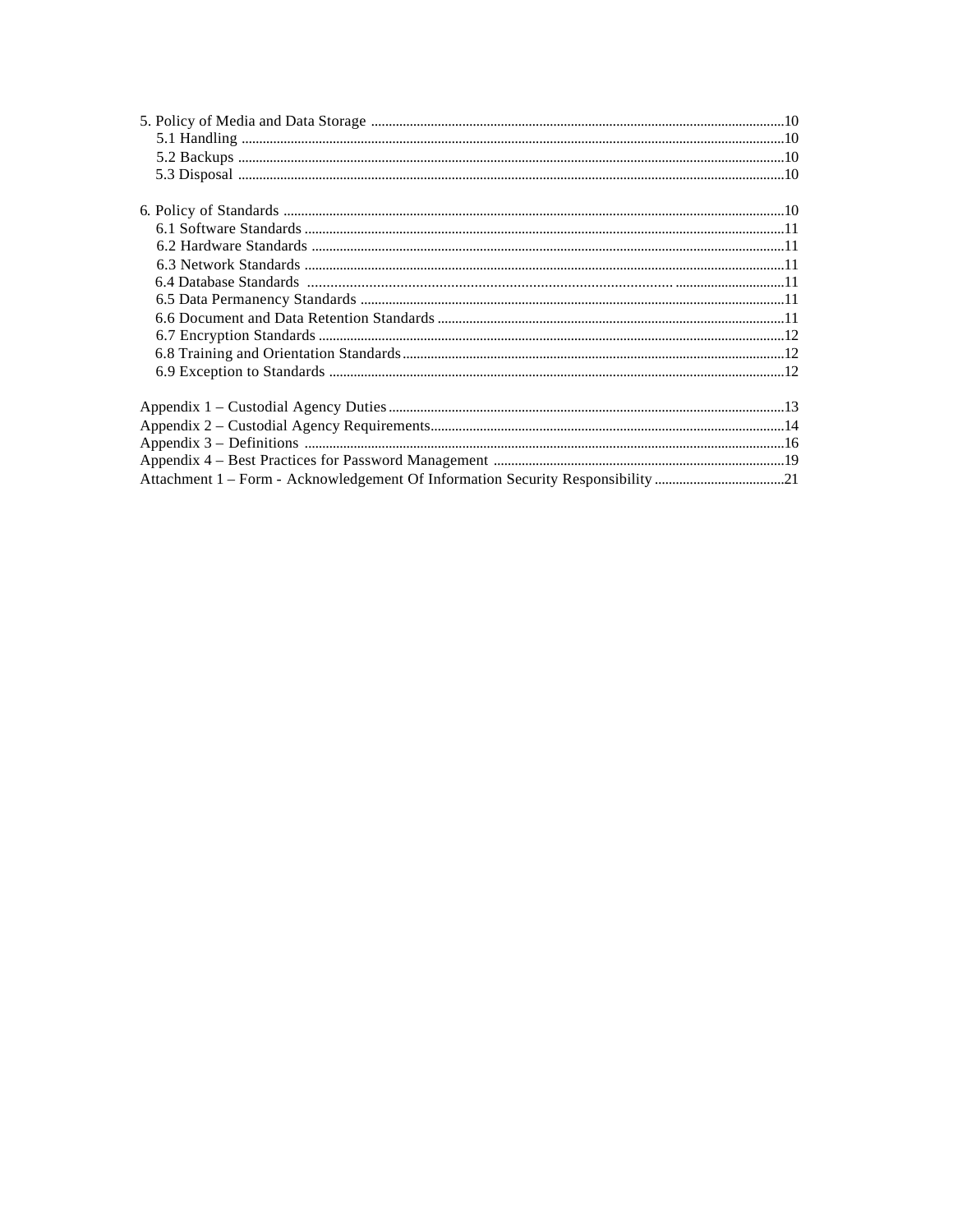# **1. Introduction**

### 1.1 Background

The Information Technology (IT) needs of the County of Tuolumne have changed dramatically over the past years. The information requirements of County customers and employees have increased and the technology required to process that information has diversified. County information is now distributed across many systems consisting of various combinations of hardware and software. Because information can appear in many formats and on different systems, the potential for misuse or loss is very high. While the new format of IT offers improved communication and information sharing, it brings with it increased vulnerability. Since County IT users depend on accurate and reliable information, it is important to properly manage County IT systems.

#### 1.2 Purpose

This document states the IT security policies for the County of Tuolumne. The policies in this document apply to all County employees, both permanent and temporary, and to all contractors, vendors, interns, elected officials, volunteers, and others who use Countyowned or leased IT resources. This document does not supercede federal, state, or local regulations governing the use of information technology.

For the purposes of this document, the term "user" refers to any employee (permanent or temporary), contractor, consultant, vendor, elected official, volunteer, student or other person who uses, maintains, manages, or is otherwise given access privileges to County IT systems. Additionally, the phrases "IT system" and "IT resource" include all computer hardware (including peripherals), radio hardware, software applications and data, networks and network connections (including to the Internet), documentation and other capabilities intended for the purpose of processing, transferring, or storing data in support of County goals.

This umbrella policy sets forth rules on the management and use of County IT facilities, systems, and resources using the principle of Custodianship. Custodial Agencies and Department Heads are directed to develop internal supplemental policies as required. It is the individual user's responsibility, as well as his or her Custodial Agency's responsibility, to uphold the policies set forth in this document and the policies required by this document. A violation of the policies in this document or of the policies authorized or required by this policy (subject to collective bargaining) may result in disciplinary action up to and including termination. The word "policies" includes standards, procedures and rules.

Comments and suggestions affecting this document should be forwarded to the County Administrator for review and incorporation. Before being implemented, changes to this document will be reviewed by the IT Security Policy Committee (ITSPC). The final interpretation of the changes will be by the County Administrator, which then will be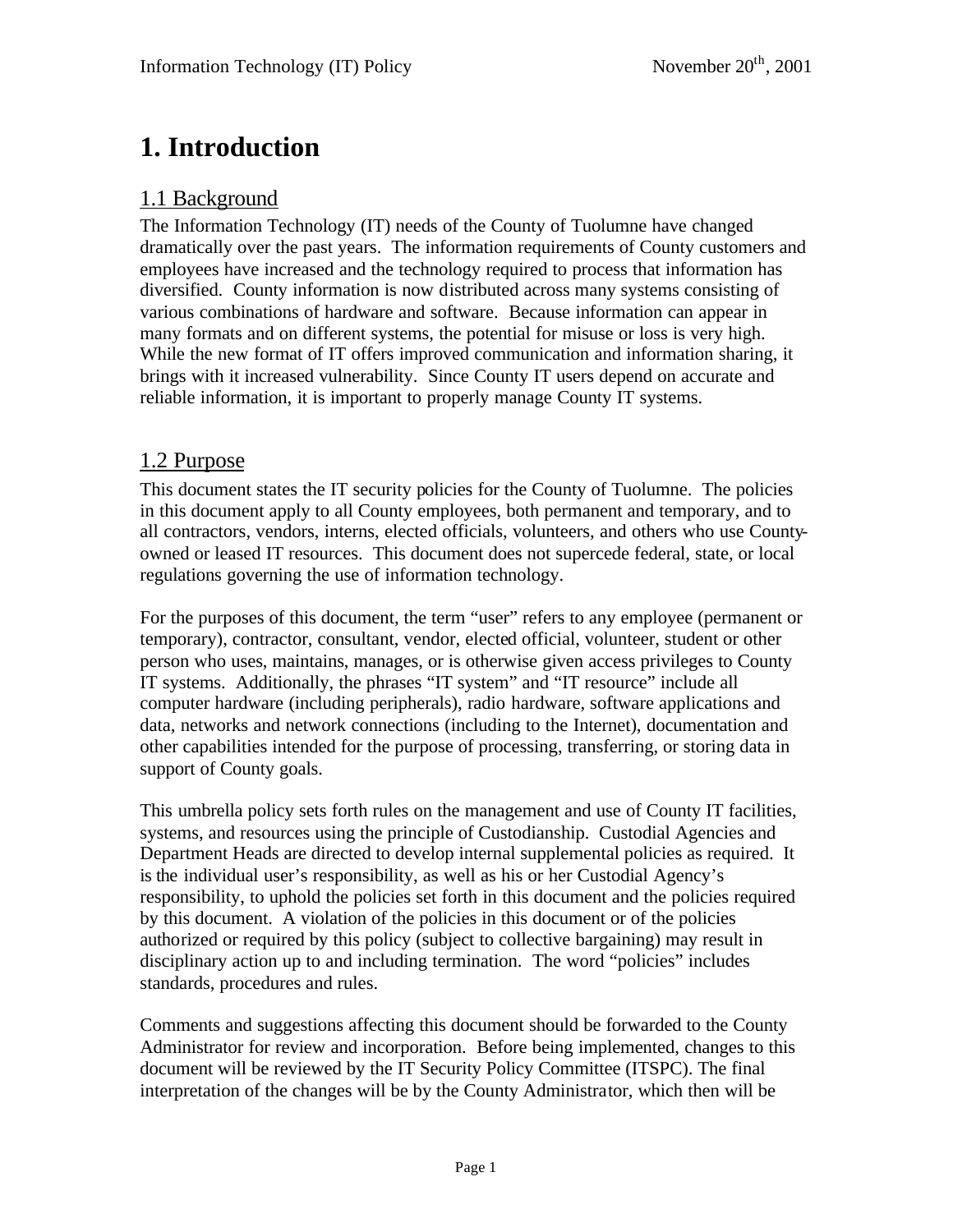approved and adopted by Board of Supervisors. At least annually, the ITSPC should review this document to determine whether additional changes are required

#### 1.3 Principle of Custodianship

The concept of the Custodianship, rather than the ownership of data, is one that has always been implicit in the management of public information. However, prior to the widespread use of computer networks, it was a concept that could be honored in theory while being ignored in fact. Computer networking has very much changed this. Heretofore, information, though public by law, was difficult to search out because it resided on paper within tons of other documents in the county archives. Even with the introduction of computers, the information that was entered into the electronic medium was on stand-alone devices, allowing each department to have a feeling of ownership rather than custodianship due to the insularity of the data. It was only with the linking of computers over networks that this attitude about public data has had to change. Despite the fact that there is no way of knowing what the value of information collected by one department might be to another department, the sharing of this information must always be advantageous. The legitimate use, that is a use driven by some concern for the good of the populace of the County, by other County Departments of the data that has been collected by one County entity, must be viewed in the most positive of manners by the departments concerned.

Custodianship encompasses more than just sharing of data. It implies that the County entity that collects this data is charged with ensuring that the collected data is as accurate as possible and guarded in accordance with the rules of privacy prescribed by law, that data does not become lost, and that an atmosphere is engendered such that the sharing of data is made as easy as possible not only physically, within the bounds of the equipment on which it is stored, but also with a willingness on the part of the staff to provide the data to others, that it may ultimately benefit the citizens of the County.

#### *1.3.1 Identification of the Custodians*

Identification of the custodians must be explicit, but is increasingly complicated as offices share information and computerized databases. Resolving custody identification issues may impact current organizational forms. The Board of Supervisors shall, by resolution, adopt a list of County Custodial Agencies and their specific duties.

#### *1.3.2 Definition of Custodianship*

Custodianship encompasses the collection, storage, safeguarding of the data's logical integrity, dissemination, ordering, setting of standards for, insurance of integrity of, awareness of impact on other agencies by, and quality assurance of data that is the property of the County of Tuolumne. Custodians are the trustees and not the owners of the data or the system on which it resides. Refer to *Appendix 1* for specific duties of the Custodian.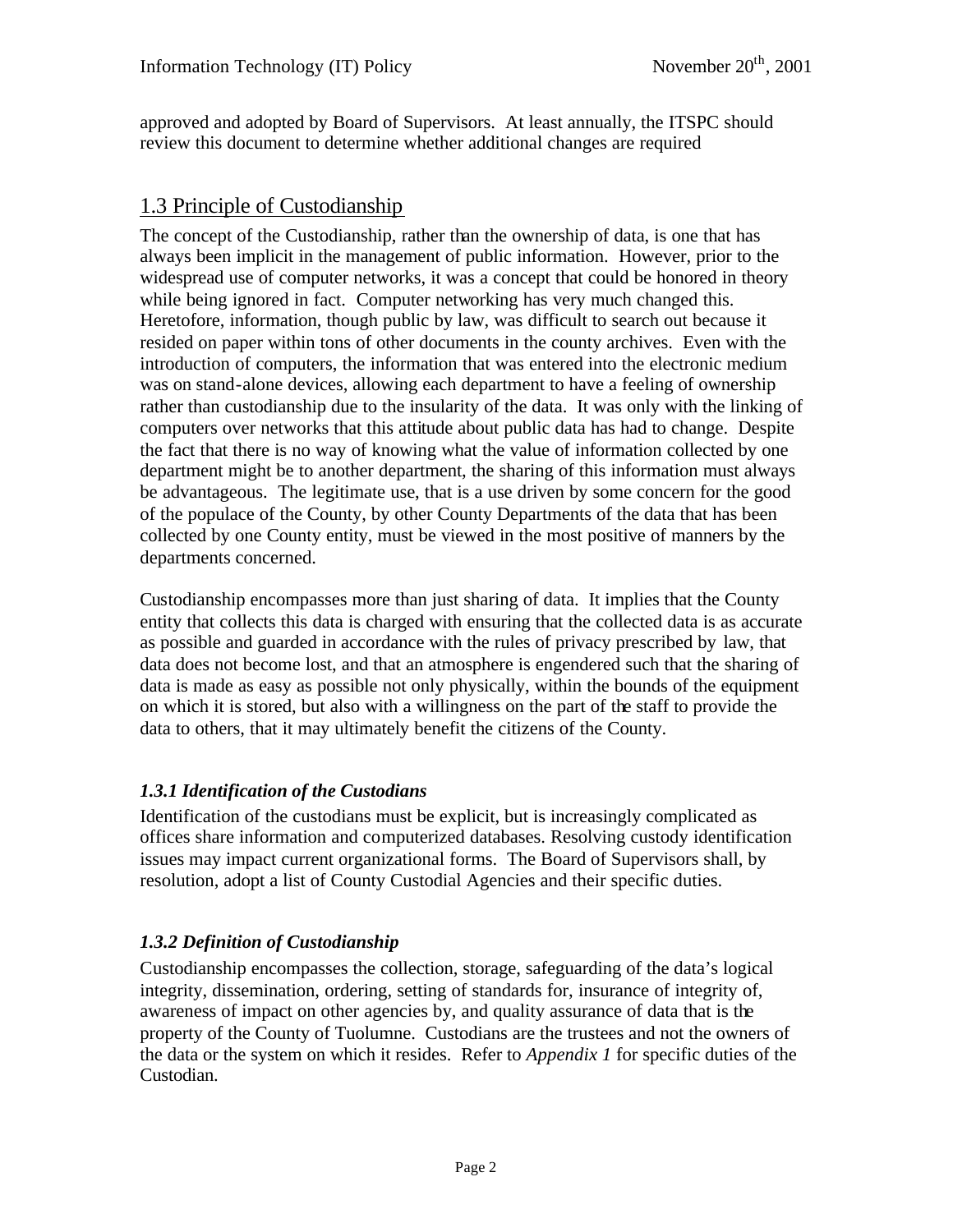## 1.4 Custodial Agency Policies

This policy document requires that each Custodial Agency develop supplemental policies to address the needs and the use of the data and information under their custodianship. Such individual policies may not violate any rules set forth in this policy, unless it is demonstrated that a particular Custodial IT system or resource has a limitation or requirement which this document overlooks. With this respect, Custodial Agencies shall document the statutory requirements and limitations associated with the data and information in their custody. Every policy defined by Custodial Agencies must be submitted to the County Administrator for review and approval. In the case of conflict, resulting from an overlapping of jurisdiction or from challenges to the approval or disapproval of access right, between two or more Custodial Agencies or between Database Administrator (DBA) and Custodial Agency, the conflicting parties will appeal to the County Administrator for the arbitration of conflict. Further – all custodial agency policies will be reviewed and approved as to legal form and content by County Counsel. The requirements, which Custodial Agencies must comply with in order to fulfill the obligations set forth in this document, are listed in *Appendix 2* of this document.

### 1.5 Final Interpretation

Notwithstanding any other provision contained in this document, the County Administrator will resolve any conflicts regarding the interpretation or implementation of this policy.

# **2. Definitions**

Refer to *Appendix 3* of this document for a list of technical terms and their definitions.

# **3. Policy of Access**

## 3.1 Physical Access

Physical security of IT facilities is necessary to prevent unauthorized use and to ensure that systems are adequately protected against natural hazards, theft and damage. Access to IT facilities shall be restricted via locks and posted signs. Authorized personnel shall be charged with safeguarding IT facility keys. Safeguarding includes not copying or lending out any IT facility keys. Custodial Agencies shall develop standards and procedures to restrict unauthorized personnel from work areas and County IT systems and resources. These standards and procedures must also include directives to limit unauthorized access during normal business hours as well after normal business hours. For example, users should position their monitor out of view of passer-bys. Rooms housing significant IT components, such as mainframes, servers, etc., must be in restricted access zones. Access to such zones must be controlled, authorized, and monitored as appropriate.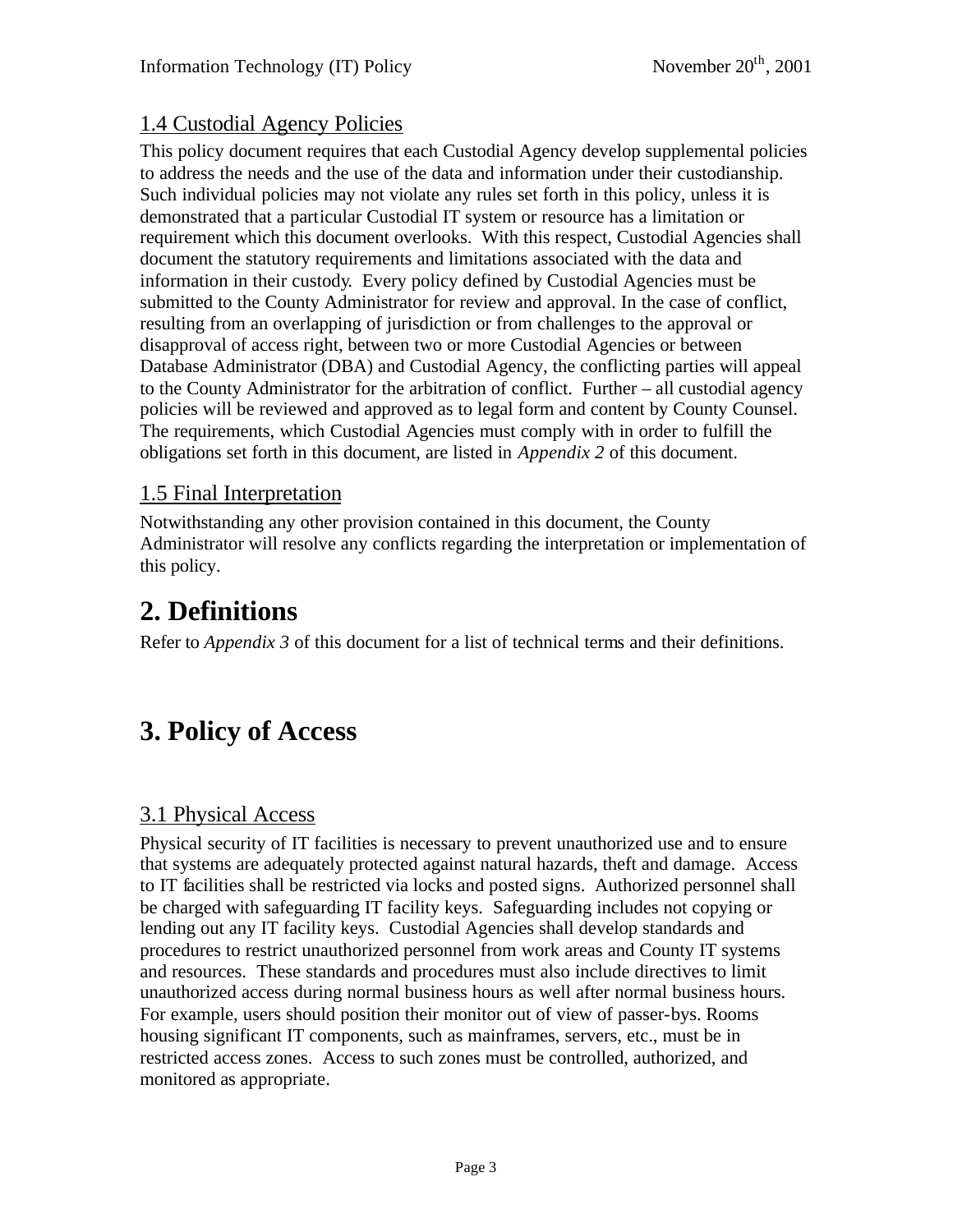#### 3.2 Local Access

Local access is defined as any connection to County IT resources made from a terminal, workstation, device, or system that is connected to the County network by Ethernet or any other means. Local access excludes dial-in connections, connections through Virtual Private Networks (VPNs), or any connection made through the Internet.

#### *3.2.1 Users and Privileges*

Custodial Agencies shall maintain a current list of users authorized to access IT facilities under their custody. Authorized users will access the County IT systems and resources by means of a login or "user" name and password. User names and passwords shall be a means to establish the identity of users on the system, control his or her access rights and privileges, and record the actions of authorized and unauthorized users on the system. All unattended County IT systems and resources (workstation, copiers, etc) shall be "locked" or logged off. A user name and password shall be revoked upon termination of employment or completion or removal from a project. Department Heads shall notify all appropriate Custodial Agencies regarding changes in employment status or changes in project status within the supplemental policies established by the Custodial Agencies. The term "unattended" refers to those times during work when a person absents themselves from their computer for varying lengths of time for such things as meetings, bathroom visits, etc. During such times, the appropriate operating system feature shall be used to render the unattended computer inaccessible except to someone with the proper password. Before leaving work the user must log off the network unless there is a technical situation where the computer must remain logged in.

#### *3.2.2 Passwords*

Users shall choose passwords in accordance with the "Best Practices for Password Management" in *Appendix 3* of this policy. A user is charged with protecting his or her password. A user shall not give his or her password to another person unless that person is authorized to receive such information. If a password is compromised for any reason, the password shall be changed immediately. A user account may be disabled or deleted if unauthorized use is detected on it. If a person wrongly uses an administrator password to access or view data that lies out of his or her normal privileges, then he or she will be subject to disciplinary action. Custodial Agencies shall adopt supplemental policies that govern passwords on the IT systems and resources in their custody.

#### *3.2.3 Data*

Custodial Agencies shall determine, following applicable regulations, County personnel who are able to access data and information under the Custodial Agencies' control. This shall be documented via a User Access Form. In general, County personnel will not be granted direct access to their own personnel records or any job related records, but shall be allowed access to these records by the custodial agency as required by law.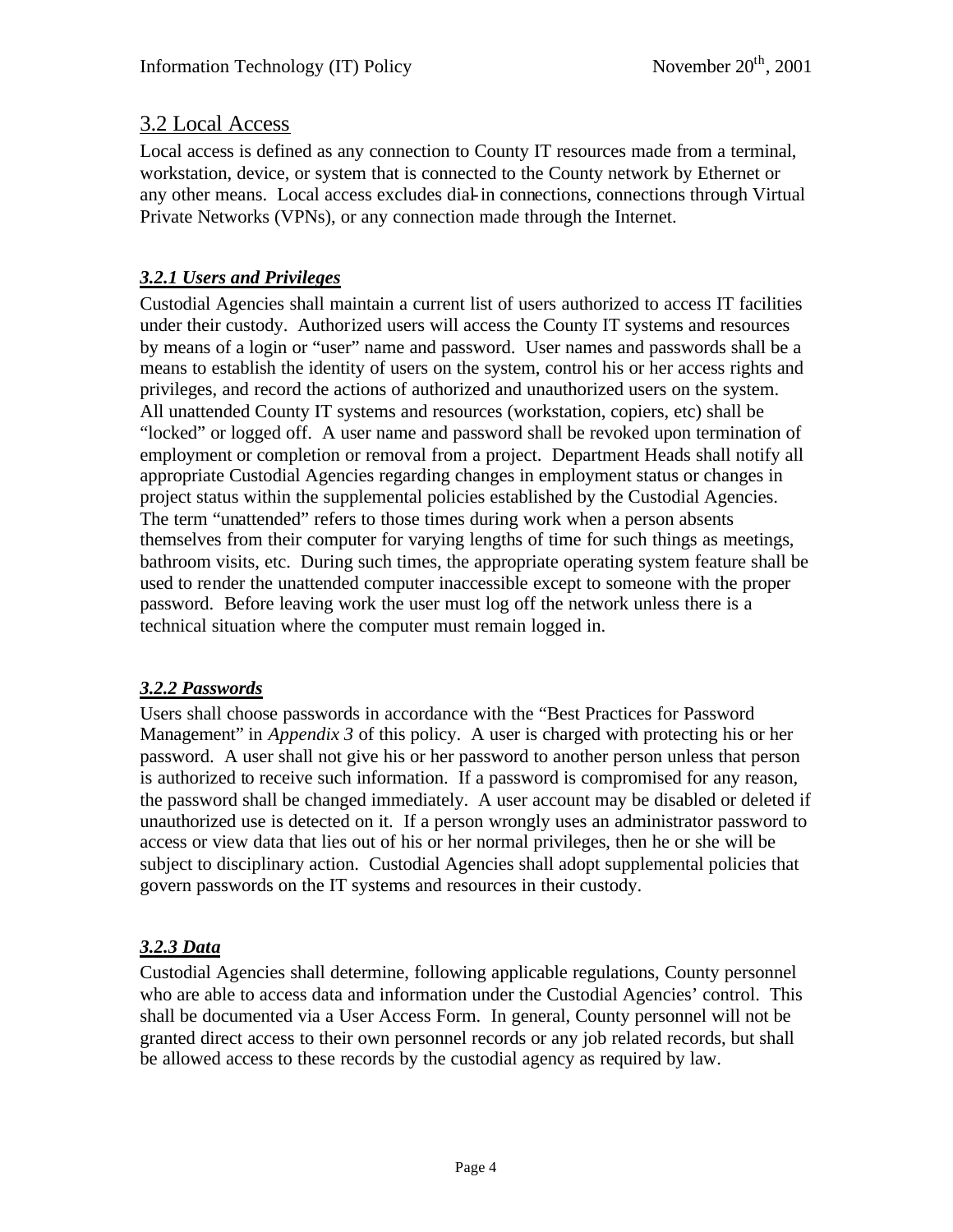County data shall not be taken home or given to any unauthorized person without prior written approval of the Custodial Agencies. Non-County personnel or agencies can be granted access with prior approval via a County Access Authorization Form, which will be maintained by the Custodial Agencies.

Custodial Agencies with systems containing protected or confidential data must develop procedures that limit access to such data to authorized users only. Such procedures shall be developed consistent with all applicable laws. These procedures must describe how users become authorized, must describe how auditing is done to ensure the confidentiality of information, and must cite the appropriate laws or regulations pertaining to the management of the data.

#### *3.2.4 Other*

Custodial Agencies shall determine access rights of personnel to various IT systems and resources, such as copiers, printers, pagers, scanners, e-mail, telephones, pagers, etc. As required in *Section 3.1* of this document, Custodial Agencies shall develop procedures to restrict unauthorized users from accessing IT systems and resources during standard business hours, as well as after-hours. Custodial agencies shall establish appropriate personnel background checks that may include fingerprinting, reference checking, or other levels as necessary.

#### 3.3 Remote Access

The County of Tuolumne encourages using remote access for departmental needs. Users who gain access to County resources through remote access methods must follow all policies of local access and, in addition, must follow the rules below.

#### *3.3.1 Users and Privileges*

User accounts shall be set up by the Information Systems and Services (ISS) department and shall restrict users from viewing or altering sensitive data. Custodial Agencies shall define the specific data and IT resources that their users have remote access to. For consistency and security, such definitions must be approved and implemented by ISS.

#### *3.3.2 Firewalls*

A user shall not send or receive data on any port that is not protected by a firewall, or bypass firewall protection in any way. Additionally, a user shall not disclose the configuration of any firewall software that protects County networks.

#### *3.3.3 Approved Methods of Access*

There is only one way in to the County network and that is through a firewall. Any other means of access to the County network is prohibited. Additionally, a user shall not bypass any network security measure to connect to the County network or County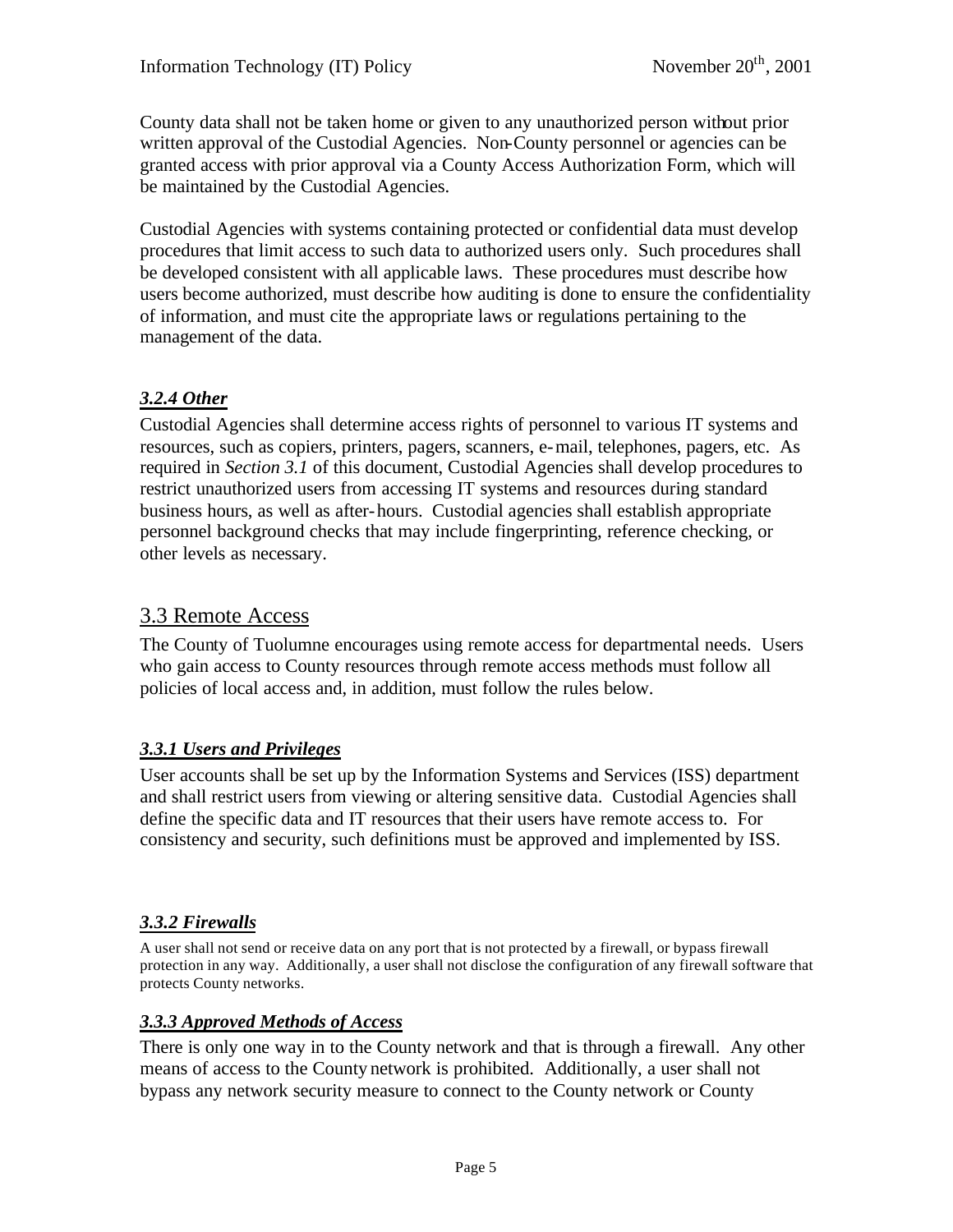systems using external or internal means, such as by modem. The only exception is with prior authorization in writing from the ISS Manager.

#### *3.3.4 State Networks*

Custodial Agencies and ISS shall develop policies to ensure the security of State networks, such as the California Law Enforcement Telecommunications System (CLETS), by preventing unauthorized personnel from using state networks.

# **4. Policy of Usage**

### **4.1 Acceptable Use**

Users must not use County IT resources for purposes other than those that support Official County business or as defined in this policy. Users must not use County IT resources for commercial financ ial gain or to conduct illegal activities. Additionally, games shall not be installed on any computer that is County property, nor will gaming take place on such computers. Unacceptable uses include but are not limited to such things as non-business rela ted e-mail, non-business related Internet surfing, and other applications which are not approved by the County.

Except for authorized investigations, users shall not use County IT resources to access offensive material on Internet sites, or otherwise send or receive offensive material. Offensive materials are any statements, jokes, comments, images, or other electronically transmitted matter that are of a sexual, racial, gender or other nature, and would violate state or federal law against discrimination or harassment based on race, religious creed, color, national origin, ancestry, physical or mental disability, medical condition, marital status, sex, age, or sexual orientation. Such offensive material includes, but is not limited to, sexually explicit or suggestive comments, jokes or images, racial, gender or ethnic slurs, or matter disparaging a person based on one of the above categories. State or Federal law refers to Title VII of the Civil Rights Act of 1964, or the California Fair Employment and Housing Act.

It is not the intent of this policy to preclude the use of IT resources for non-business related activities at appropriate times during the workday. This view must be taken into account in any department or agency level supplemental policies that arise from this policy. Department Heads and Agency Administrators can approve non-business related use of County IT systems. The authorization of any non-business related use shall be specifically described in departmental or agency supplements to this policy.

### **4.2 Fixed Workstations and Terminals**

The use of workstations and terminals is governed by the acceptable use policy stated in *Section 4.1* of this policy. Additionally, Custodial Agencies shall appoint managers to be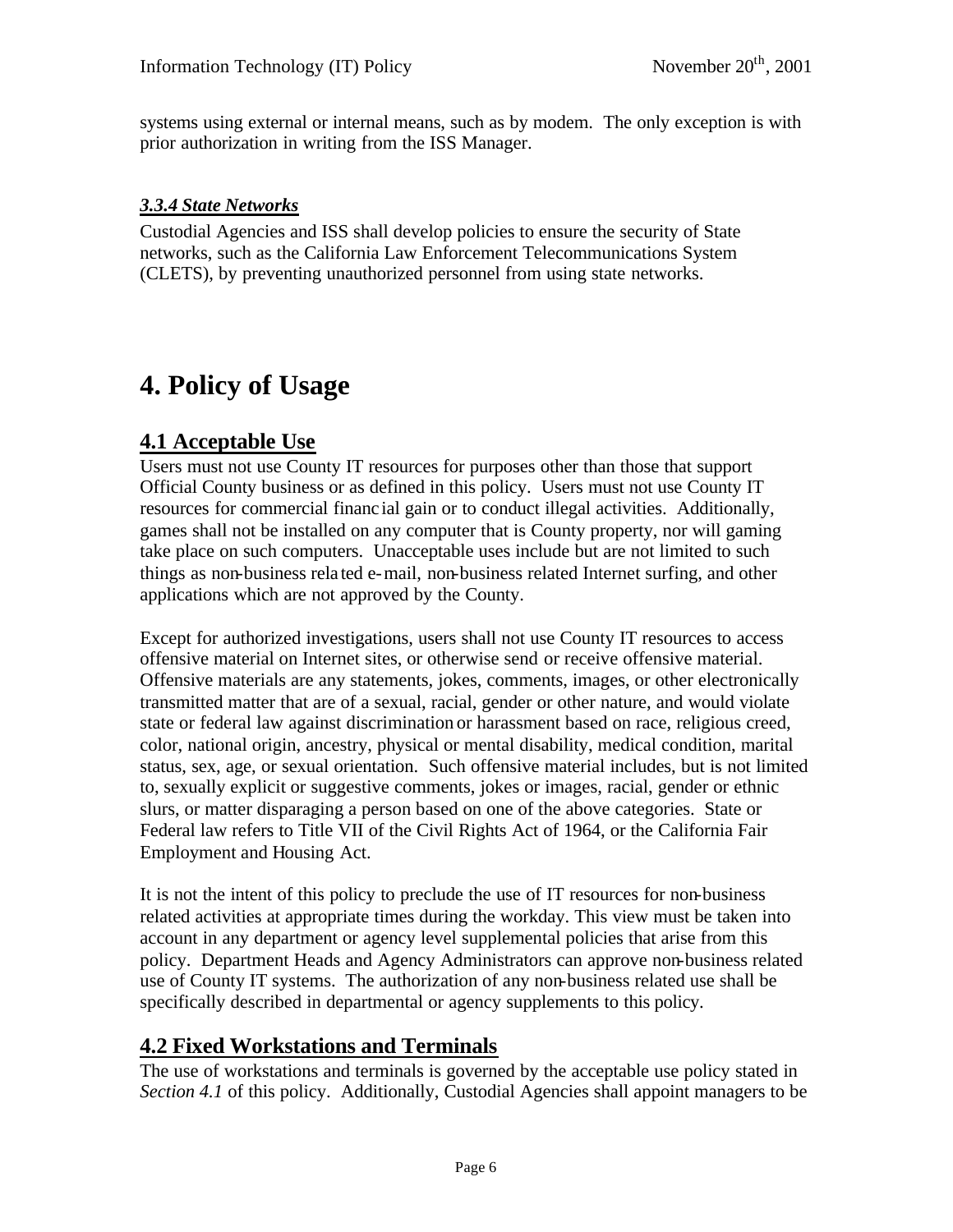held accountable for all workstations within the work area. All software on workstations needs approval by Department Heads, must be legally licensed, and must be installed by ISS. Each user will make sure that his or her workstation has standard anti-virus software installed.

All components of workstation (monitors, processor, etc) must be securely attached to furniture or walls where necessary. Surge protectors or other power line conditioners must be fitted between the computer and the main power supply. Modification of hardware configuration of any workstation components shall not be done without approval from Custodial Agencies and the concurrence and assistance of ISS. Any request for acquiring peripherals to connect to workstations shall be in accordance with County Standards as described in section 6 of this document.

### **4.3 Mobile Computers**

Mobile computers are defined as computers that are not permanently attached to the County network. This definition includes Notebooks (Laptops), Personal Digital Assistants (PDAs), and any other computer which is considered portable. If a mobile computer is personal property of the user, it must not be connected to a County network and must not contain any data, media, or device which is the property of the County. Any mobile computer that is considered the Property of the County shall be bound by the same rules of use for fixed workstations and terminals. These computers shall not be used for non-County business, even if taken from the premises of County buildings. Unacceptable uses are defined in *Section 4.1* of this policy and include non-business related e-mail, non-business related Internet surfing, and other applications which are not approved by the County. Additionally, a user of a County-owned mobile computer may not alter its hardware configuration in any manner. If new hardware is desired (for example a memory upgrade or the addition of a wireless modem), a request must be placed to and approved by ISS.

### **4.4 Specific Applications**

#### *4.4.1 Electronic Mail*

Electronic mail or e-mail is a valuable resource for communication and sharing data, however it is to be used with caution as e-mail allows the proliferation of sensitive or malicious data.

The use of e-mail shall be governed by the rules set forth in the beginning of *Section 4.1* of this policy. Along with these acceptable use policies, there are several e-mail-specific supplemental policies that users must follow.

Users must not open any e-mail attachment that was received from outside the County network, except if received from an external agency or individual that is exchanging information in an official capacity with the County. Additionally, all e-mail attachments must be scanned for viruses, either automatically or manually. Failure to follow these rules could result in the introduction of a computer virus into the County network.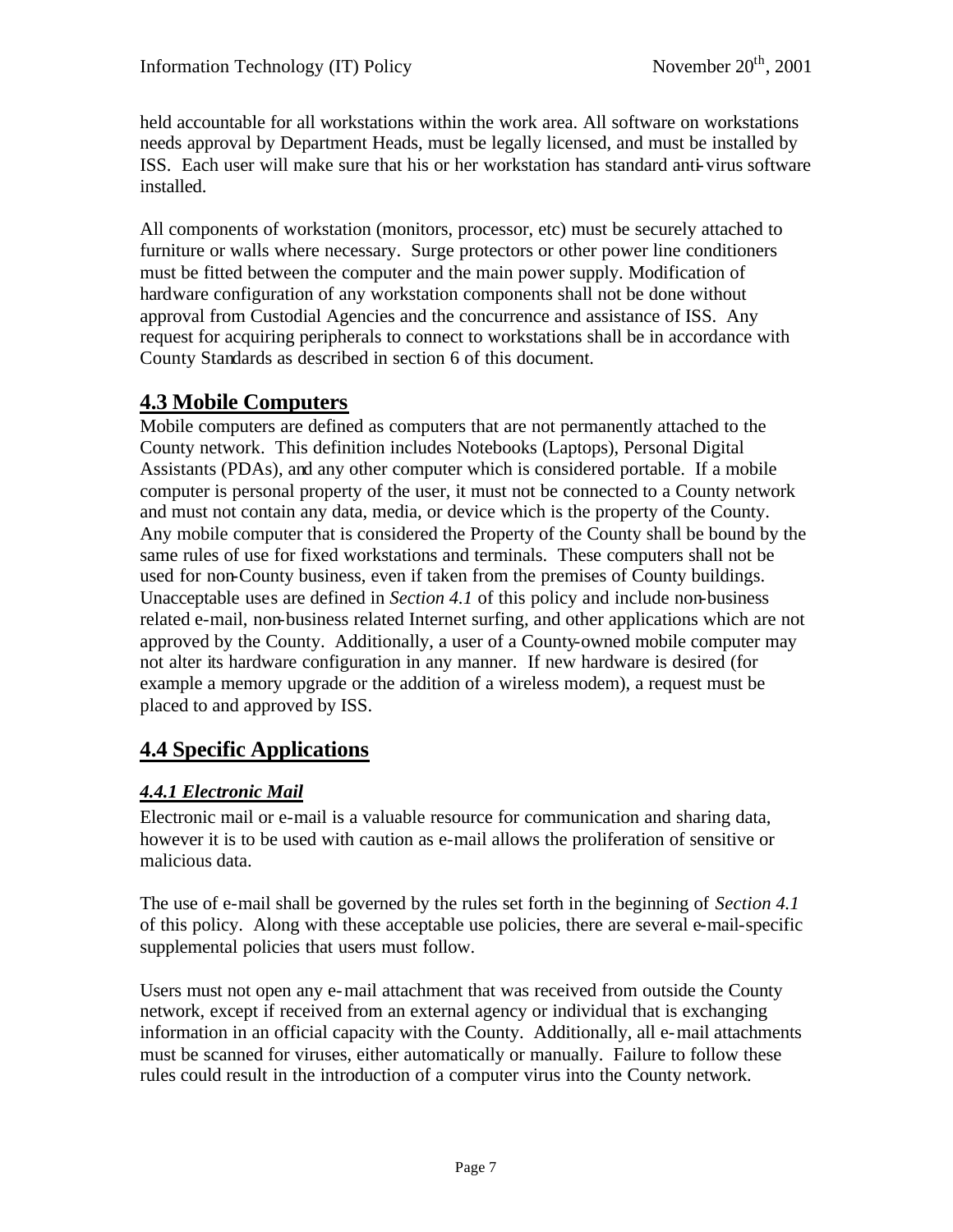Because of access under Section 4.7 by third-party administrators and other authorized personnel, such as supervisors and management, email is not confidential and should not be used for confidential communications.

Users shall not store e-mail messages longer than the length of time defined in the County Data Retention Policy (*see Section 6.6*), unless the message is considered a permanent document. Custodial Agencies are responsible for determining which of their data are permanent and which are temporary (*see Section 6.5*).

Users shall encrypt e-mail messages as required by their specific Custodial Agency (*see Section 6.7*).

#### *4.4.2 Other Internet Applications*

The use of Internet applications, such as web browsers, FTP clients, and Telnet clients, shall be governed by the rules set forth in *Section 4.1* of this policy. Users shall only view Internet material related to County business. Additionally, users shall not download any file that has not been approved by their Department Head. Following these rules can reduce the chance of inadvertently introducing a computer virus onto the County network.

#### *4.4.3 County Bulletin Board*

(*County Policy on Bulletin Boards will be determined at a later date.)*

#### *4.4.4 Other Software*

The use of all other software shall be governed by the rules set forth in *Section 4.1* of this policy and shall adhere to any standards set forth in *Section 6* of this policy. Furthermore, the use of software may be defined in Custodial Agency policies.

#### **4.5 Network Services**

#### *4.5.1 Internet*

The rules in *Section 4.1*, *Section 4.4.1,* and *Section 4.4.2* of this policy set forth the acceptable use of the Internet and Internet-related resources. In addition to the preceding acceptable use rules, users shall not use the Internet for gaming, chatting (such as AOL Instant Messenger or ICQ), or hacking. Additionally, Custodial Agencies should establish supplemental policies to ensure proper usage of the Internet as a work-related tool only.

#### *4.5.2 County Network*

Use of the County network is governed by the acceptable use rules in *Section 4.1* of this policy. Additionally, if a user finds that he or she can go a place or view something on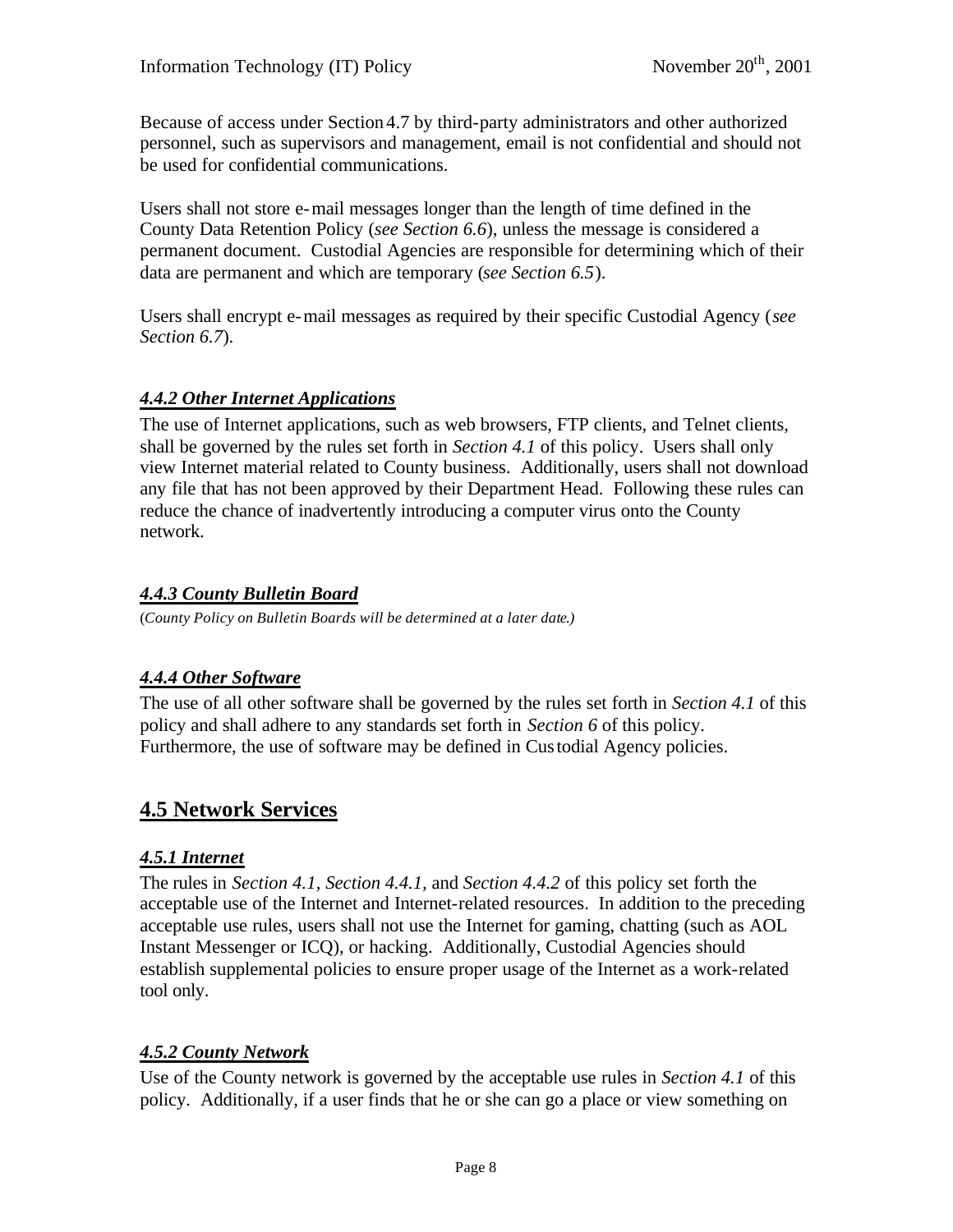the County network that he or she should not have access to, then he or she must report this immediately to his or her Department Head or ISS. The security of the County network is under the control of ISS and in accordance with the direction of Custodial Agencies or Department Heads.

#### *4.5.3 Other Networks*

The use of other networks, such as CLETS, Health and Human Services Data Center (HHSDC), or the Library network, shall be governed by the acceptable use rules in *Section 4.1* of this policy and federal, state, or local laws. If a user finds that he or she can access networks or portions of networks to which he or she should not have access or a user notices unauthorized access to or use of a network or portion thereof, then he or she must immediately report this to his or her Department Head or ISS.

### **4.6 Other Equipment**

Aside from the acceptable use rules in *Section 4.1* of this policy, Custodial Agencies shall establish supplemental policies to ensure proper use of IT resources such as printers, copiers, scanners, pagers, etc. These IT resources, with exception of pagers and other portable devices, may not be moved, reconfigured, or enhanced without the approval and assistance of ISS.

### **4.7 Privacy**

All data received or sent after adoption of this policy, including e-mail and word processing documents, stored on or sent and received using County IT systems as described below and resources are the property of Tuolumne County. System administrators are authorized to examine and/or retain files within the scope of their responsibilities to troubleshoot and/or repair IT resources. System administrators shall not disclose the contents of such files unless the contents are in violation of this policy, other County, department, or agency policies, or federal, state, or local law. Data or the data's contents which violates the policies in this document or the law must be reported to management.

The County reserves the right to inspect, review or retain any personal electronic mail or any other personal computer data generated or received by any user of County IT resources. A user shall be permitted, subject to the limitations contained in Government Code section 31011, to review any data pertaining to the user that is collected by the County in the course of monitoring electronic records and communications and to dispute and have inaccurate data corrected or deleted**.** Data on computers and network storage areas assigned by the County to Peace Officers subject to protections of the Public Safety Officer Procedural Bill of Rights Act, shall not be examined without compliance with Government Code section 3309.

Under the Public Records Act, unless a specific exemption applies, all e-mail, documents, and other information whether erased or not, may be considered public records and subject to disclosure. Such messages may also be accessed by persons involved with litigation with the County.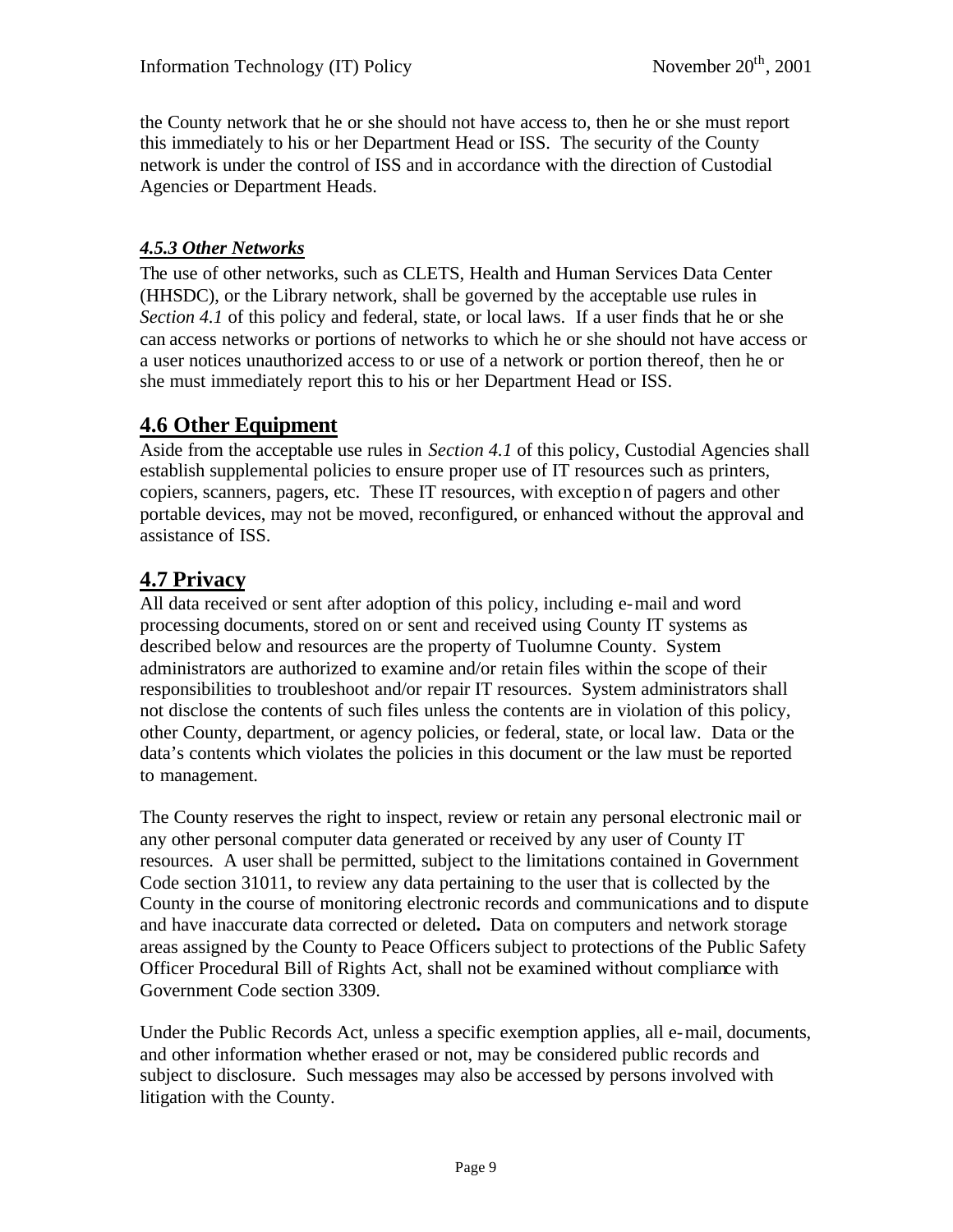County IT systems include but are not limited to the following: local hard drives, servers, floppy disks, Zip disks, tape backups, and other data storage devices and media.

Notwithstanding any statements in this policy to the contrary, all employees should understand that any data and other electronic information residing on County owned equipment cannot be considered to be totally private and that authorized personnel such as supervisors and management are allowed to view it.

Any information obtained may be turned over to proper authorities for appropriate action under civil or criminal law.

# **5. Policy of Media and Data Storage**

### **5.1 Handling**

Media stored and handled shall be protected from physical and environmental threat. Physical and Environmental threat includes, but is not limited to, malicious or accidental damage from people, sun/heat damage, water damage, or magnetic damage. Media shall be kept out of areas with unsupervised access, locked on site, or rotated to a locked offsite facility. Custodial Agencies shall establish criteria as to where and how often their media is to be moved. Media shall be stored properly and protected while it is being moved. Custodial Agencies shall maintain records of dates, times, and locations where media is moved and stored. Media shall be clearly labeled with a description of the data it contains and the data's sensitivity level, if applicable. Media that contains sensitive information will be stored in restricted access areas and the Custodial Agencies shall determine the people who are authorized to access the storage areas.

### **5.2 Backups**

All County sensitive, valuable, and critical data and information shall be periodically backed-up. Backup media shall be clearly labeled with the data that was backed up and the date and time the backup was made. Custodial Agencies shall establish regular back up schedules and procedures to protect all critical data.

### **5.3 Disposal**

Any media that is disposed of that contains sensitive data must be completely erased using approved methods of erasure or must be physically destroyed. Such media should be stored in a secure location while awaiting disposal. Custodial Agencies shall document criteria and procedures describing how their media is disposed.

# **6. Policy of Standards**

There shall be a set of standards that govern all IT systems and resources set forth by the County, ISS, and individual Custodial Agencies.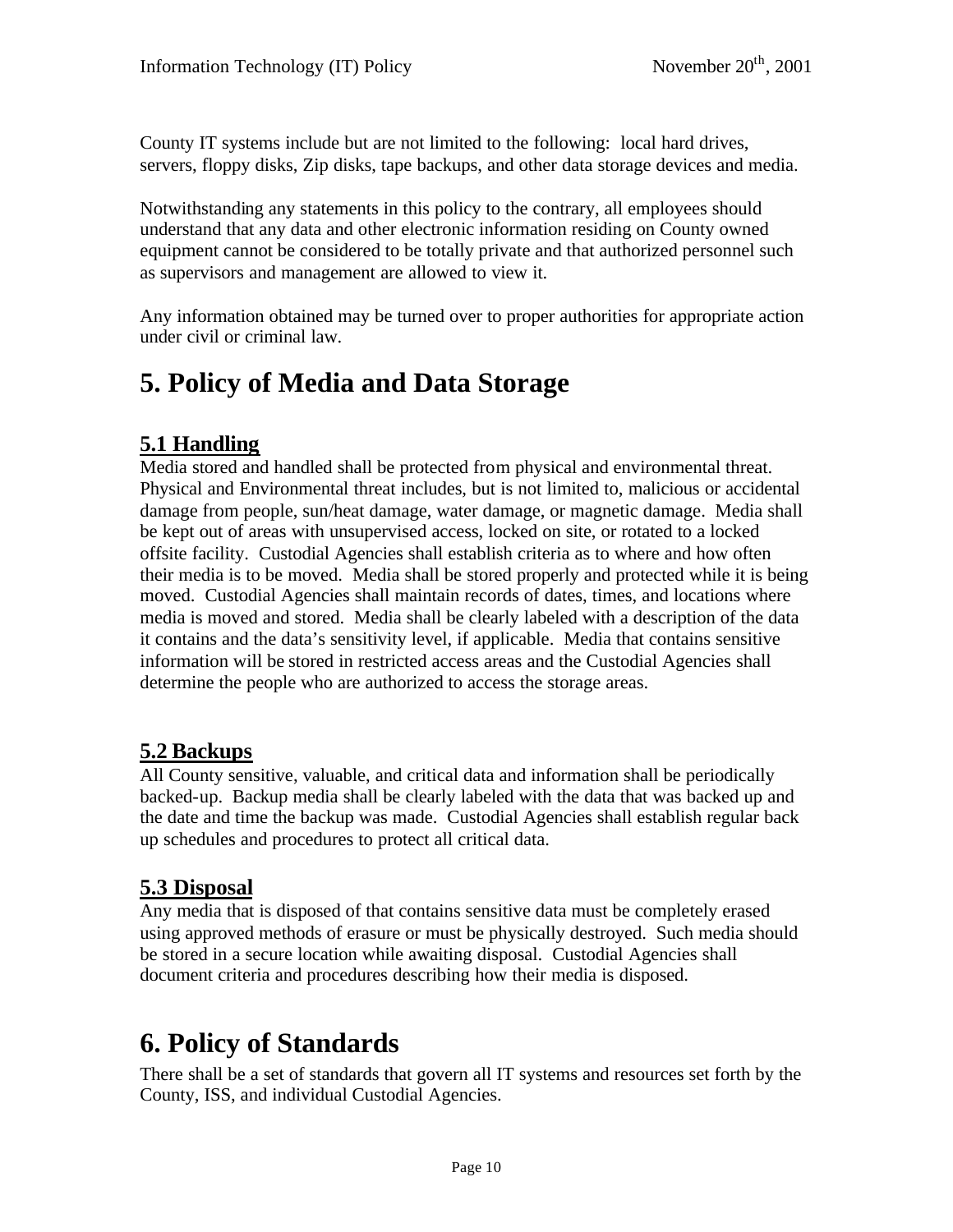### **6.1 Software Standards**

There shall be standards in place on software to prevent incompatibility of data between applications and to provide ease of troubleshooting and support. These standards shall include standards for word processing, Internet access applications, and virus protection. There shall be standards to ensure that virus definitions are kept up to date. And there shall be standards in place to ensure that every copy of software on County-owned IT systems and resources has a valid license.

### **6.2 Hardware Standards**

There shall be standards in place on hardware, including computers and computer peripherals such as storage devices, printers and scanners. There will also be standards addressing copiers, pagers, cell phones, and other devices. These standards shall address among other things countywide compatibility, availability of parts and support, adherence to industry standards, and relative ease of maintenance.

### **6.3 Network Standards**

There shall be standards in place, and maintained by the Network Services Administrator, for the creation and maintenance of County networks to ensure that malicious persons are denied access to the network and to allow ease of network maintenance. These standards shall include standards for cabling, network server software, network switches, hubs, and routers, and network security (firewalls, gateways, etc.).

### **6.4 Database Standards**

There shall be standards, procedures, definitions, and supplemental policies in place, and maintained by the Database Administrator (DBA), ensuring that definitions for County information structures (entities, attributes, and spatial data structures) are complete, correct, and understandable, from a County-wide perspective. The DBA shall also oversee the recovery of information relating to databases. In addition, the DBA shall provide resources for the building of links to ensure access to common County information on different computer systems. Areas of joint responsibility between the Custodian and the DBA must be worked out on a Custodian-by-Custodian basis.

### **6.5 Data Permanency Standards**

Documents, including word processing and e-mail, and data that fall outside the rules describing a document that is to be included in the Counties Electronic Document Management System or Custodial Agency/County databases are considered temporary, unless deemed permanent by the Custodial Agency or department that possesses them. Documents that are considered temporary must be deleted after a specific time, as described by the "Document and Data Retention Standards" in *Section 6.6* of this document.

#### **6.6 Document and Data Retention Standards**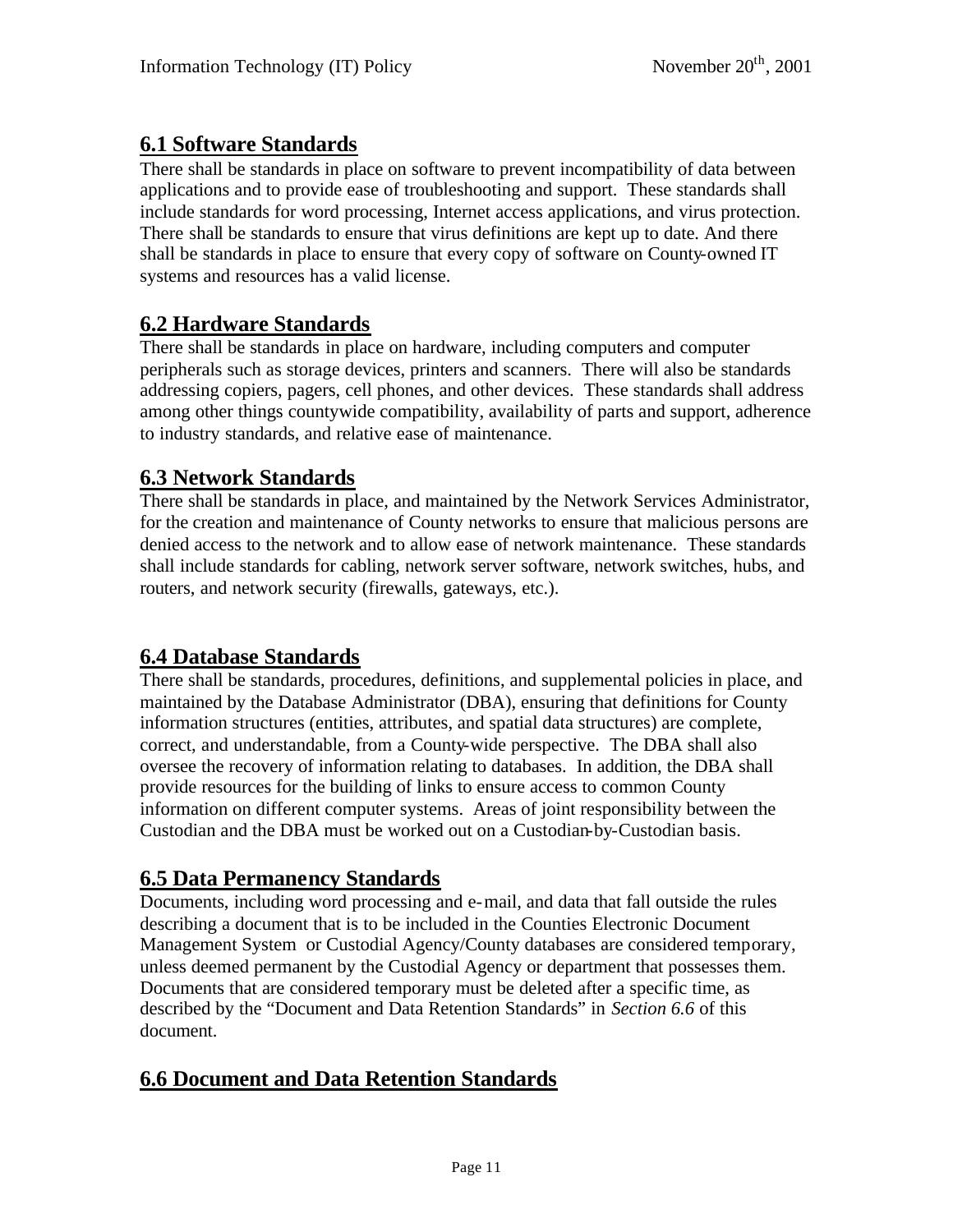There will be a County policy which sets rules for the length of time that temporary data and documents, such as e-mail, word processing, and images, are to be stored before permanent deletion. Custodial Agencies shall also set their own retention schedules based on County policy and departmental need.

#### **6.7 Encryption Standards**

Custodial Agencies shall define the standards for the use of encryption.

#### **6.8 Training and Orientation Standards**

Custodial Agencies shall develop written supplemental policies covering new users' use and access to the IT systems and resources for which they have Custodial responsibility. Specifically, standards for training shall be developed by Custodial Agencies to ensure that users have adequate skills and knowledge to properly operate IT systems and resources. These standards must include both training procedures for new workers and practices for sustaining adequate skills during the user's continued use of IT systems and resources.

#### **6.9 Exceptions to Standards**

Exceptions to standards regarding hardware or software purchases will be authorized on a case-by-case basis. To make such a determination, the department requesting the exception must present a case to both the Custodial Agency (if applicable) and the ISS Department which demonstrates that the business needs of the requesting department significantly outweigh the need for any particular standard. The ISS Department will in turn determine to what extent, if any, its resources - knowledge, equipment and software can support said exempted item. If it is determined that the exempted item requires support by an outside vendor, such support will be coordinated by the ISS Department with all costs pertaining thereto absorbed by the responsible department.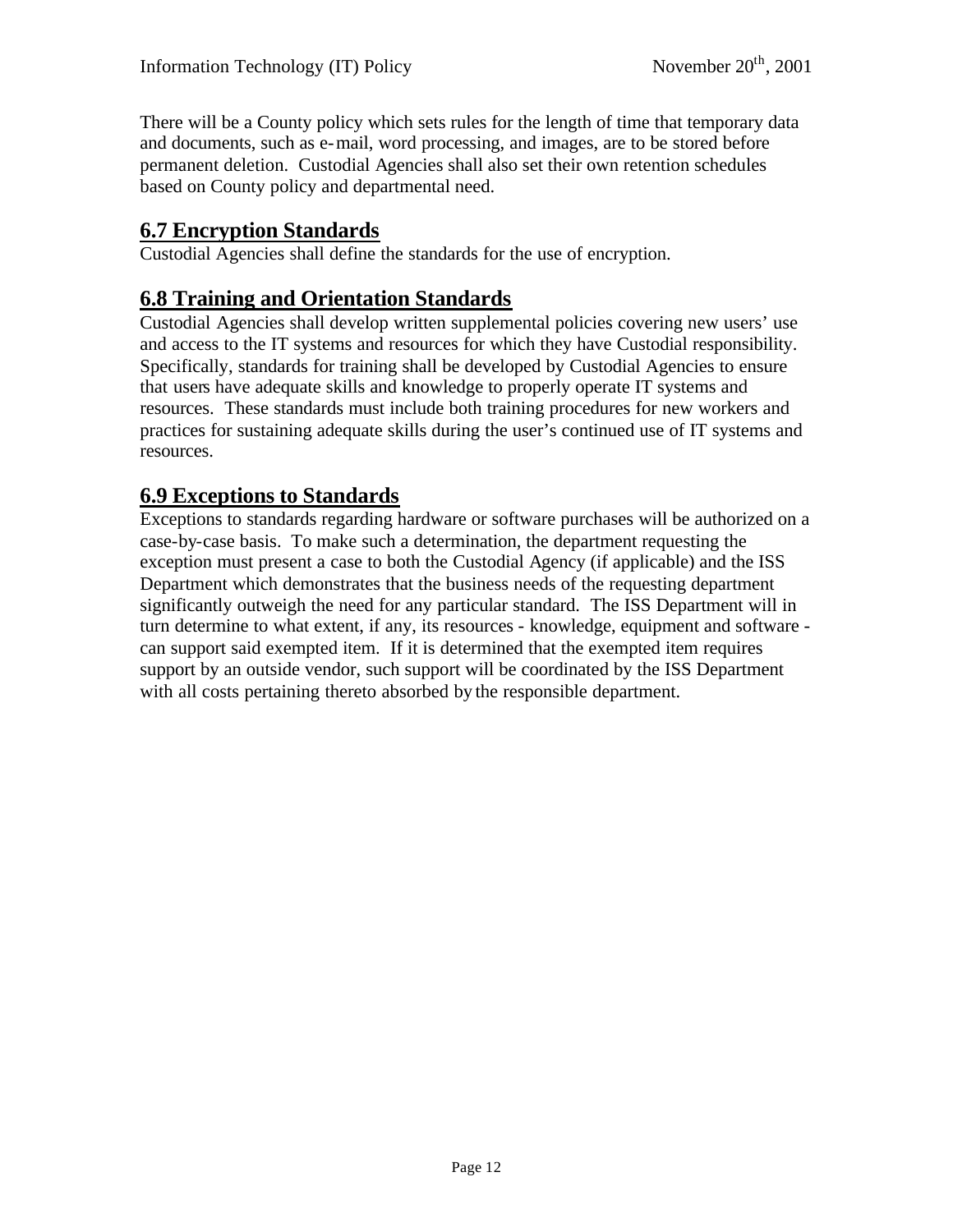# **Appendix 1 – Custodial Agency Duties**

Custodial Agencies shall:

- 1. Determine what information is required to be collected. Data should not be collected for which there is no need.
- 2. Maintain plans for information collection, conversion and maintenance of data in conformity with the users needs.
- 3. Set the standards to determine how the information will be collected, described and used.
- 4. Ensure that core information requirements for the agency are met.
- 5. Make decisions about public access, creation of records, and fee estimates.
- 6. Become the authoritative source for the information under the Custodians control. This precludes confusion concerning where to go for accurate information. The custodian can then advise accurately as to the source, currency and completeness of the information.
- 7. Take steps to continually improve the integrity, accuracy, precision, timeliness, consistency, standardization, and value of information.
- 8. Define codes and edit rules to ensure completeness and integrity.
- 9. If part of the responsibility for data is delegated to another organization, the Custodian is still accountable for the integrity of the information. In turn, if the Custodian accepts responsibility for another agencies data, the standards of the other agency must be followed. There must be a policy in place for such delegations.
- 10. Provide appropriate training to staff and others to ensure data is captured accurately and completely.
- 11. Function as negotiator and arbitrator to achieve the best compromise in preventing or resolving conflicts in information use, interpretation, or meaning.
- 12. Know how other business areas affect the agency's information and conversely, know how others are affected by the agency's information.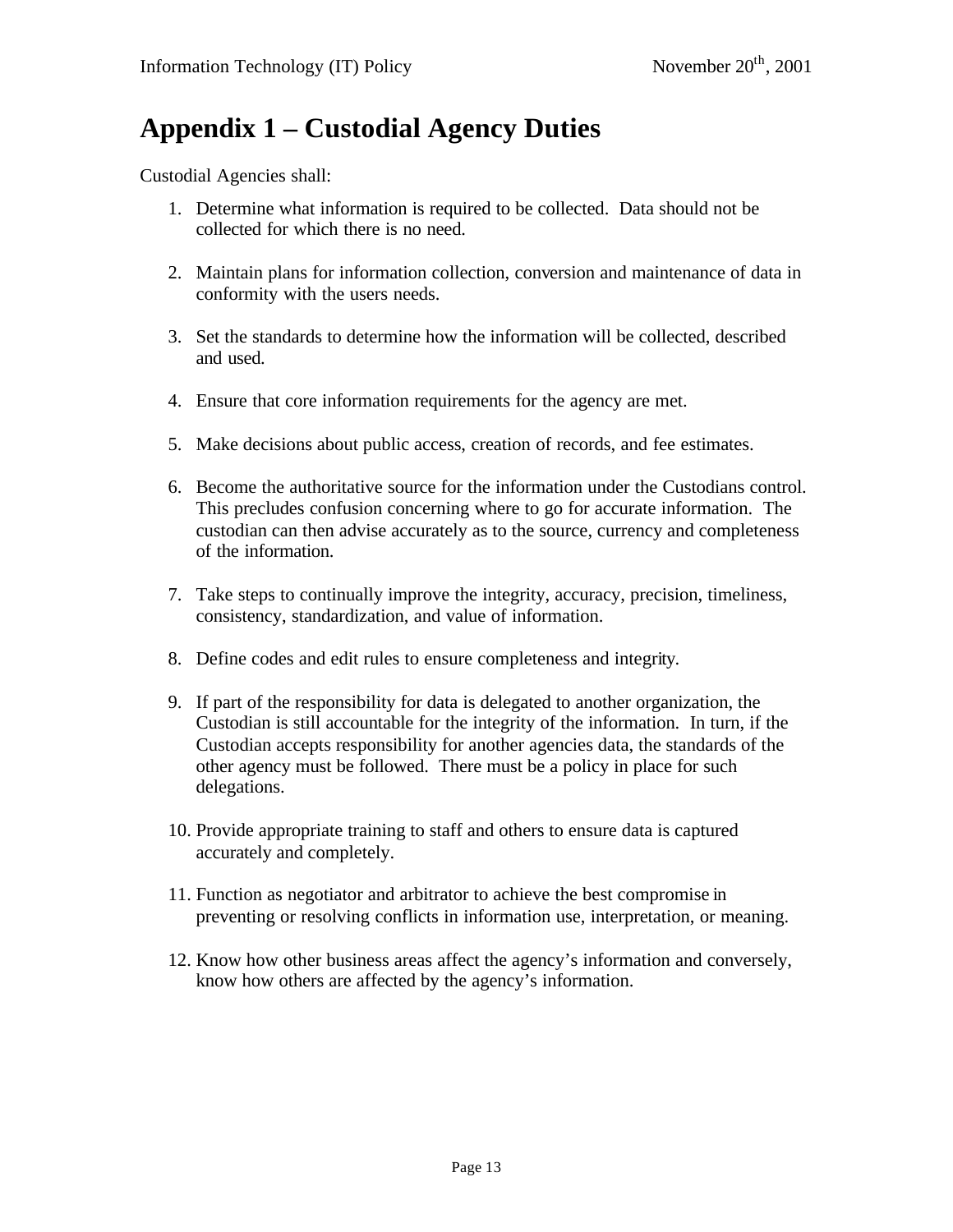# **Appendix 2 – Custodial Agency Requirements**

Custodial Agencies shall:

- Document the statutory requirements and limitations associated with the data and information in their custody. (*Section 1.4*)
- Develop standards and procedures to restrict unauthorized personnel from work areas and County IT systems and resources. (*Section 3.1*)
- Maintain a current list of users authorized to access IT facilities under their custody. (*Section 3.2.1*)
- Adopt supplemental policies that govern passwords on the IT systems and resources in their custody. (*Section 3.2.2*)
- Determine, following applicable regulations, County personnel who are able to access data and information under the Custodial Agencies' control. (*Section 3.2.3*)
- Develop procedures for systems containing protected or confidential data that limit data access to authorized users only. (*Section 3.2.3*)
- Determine access right of personnel to various IT systems and resources, such as copiers, printers, pagers, scanners, etc. (*Section 3.2.4*)
- Define the specific data and IT resources that their users have remote access to. (*Section 3.3.1*)
- Develop policies to ensure the security of State networks. *(Section 3.3.3)*
- Appoint managers to be held accountable for all workstations within the work area. (*Section 4.2*)
- Responsible for determining which of their data are permanent and which are temporary. (*Section 4.4.1*)
- Develop policies to define the use of software including the County Bulletin Board. (*Section 4.4.3*)
- Establish supplemental policies to ensure proper use of IT resources such as printers, copiers, scanners, pagers, etc. (*Section 4.6*)
- Establish criteria as to where and how often their media is to be moved. (*Section 5.1*)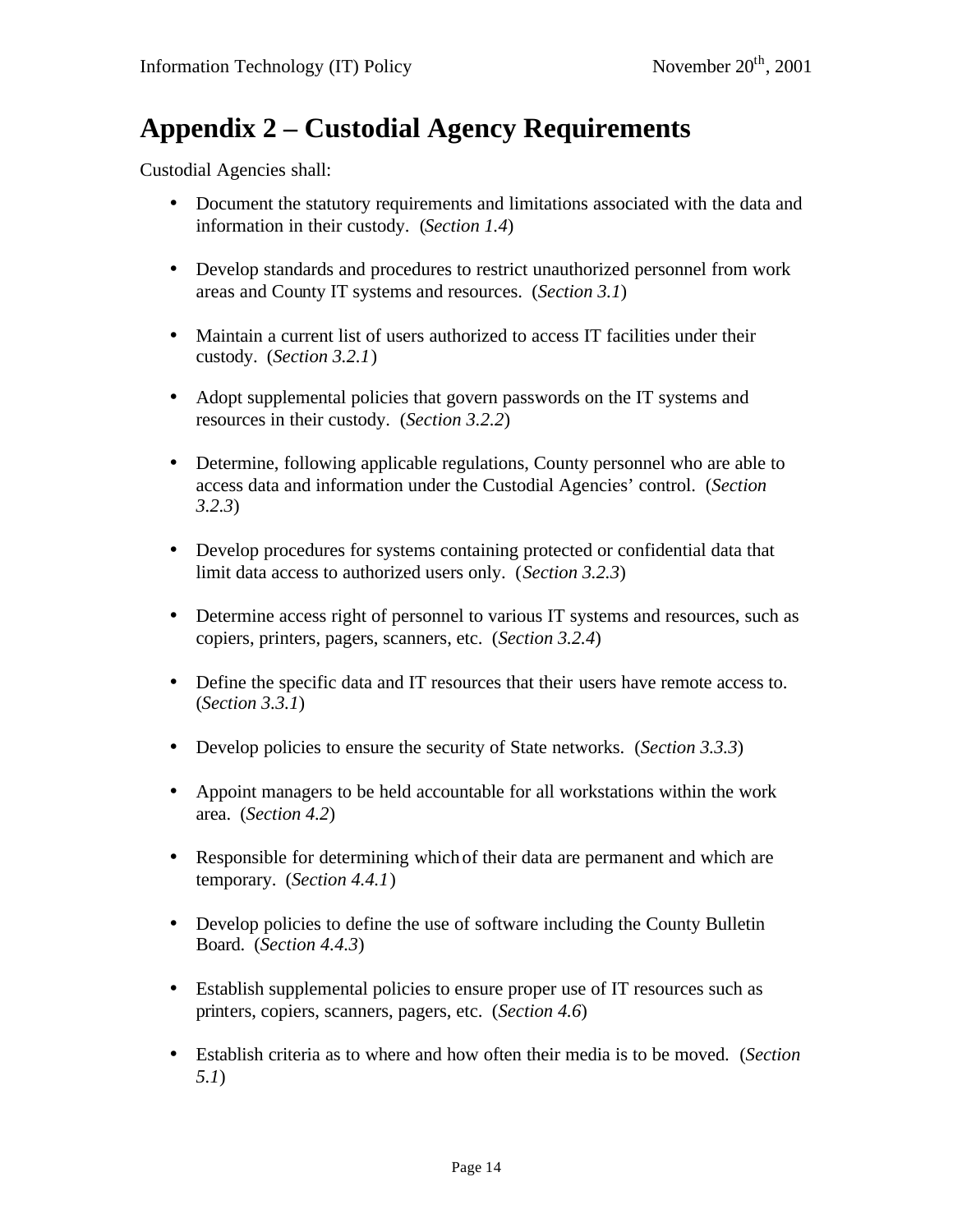- Maintain records of dates, times, and locations where media is moved and stored. (*Section 5.1*)
- Determine the people who are authorized to access the storage areas. (*Section 5.1*)
- Establish regular back up schedules and procedures to protect all critical data. (*Section 5.2*)
- Document criteria and procedures describing how their media is disposed. (*Section 5.3*)
- Set their own retention schedules based on County policy and departmental need. (*Section 6.6*)
- Define the standards for the use of encryption. (*Section 6.7*)
- Develop written supplemental policies covering new users' use and access to the IT systems and resources for which they have Custodial responsibility. (*Section 6.8*)
- Develop standards for training to ensure that users have adequate skills and knowledge to properly operate IT systems and resources. (*Section 6.8*)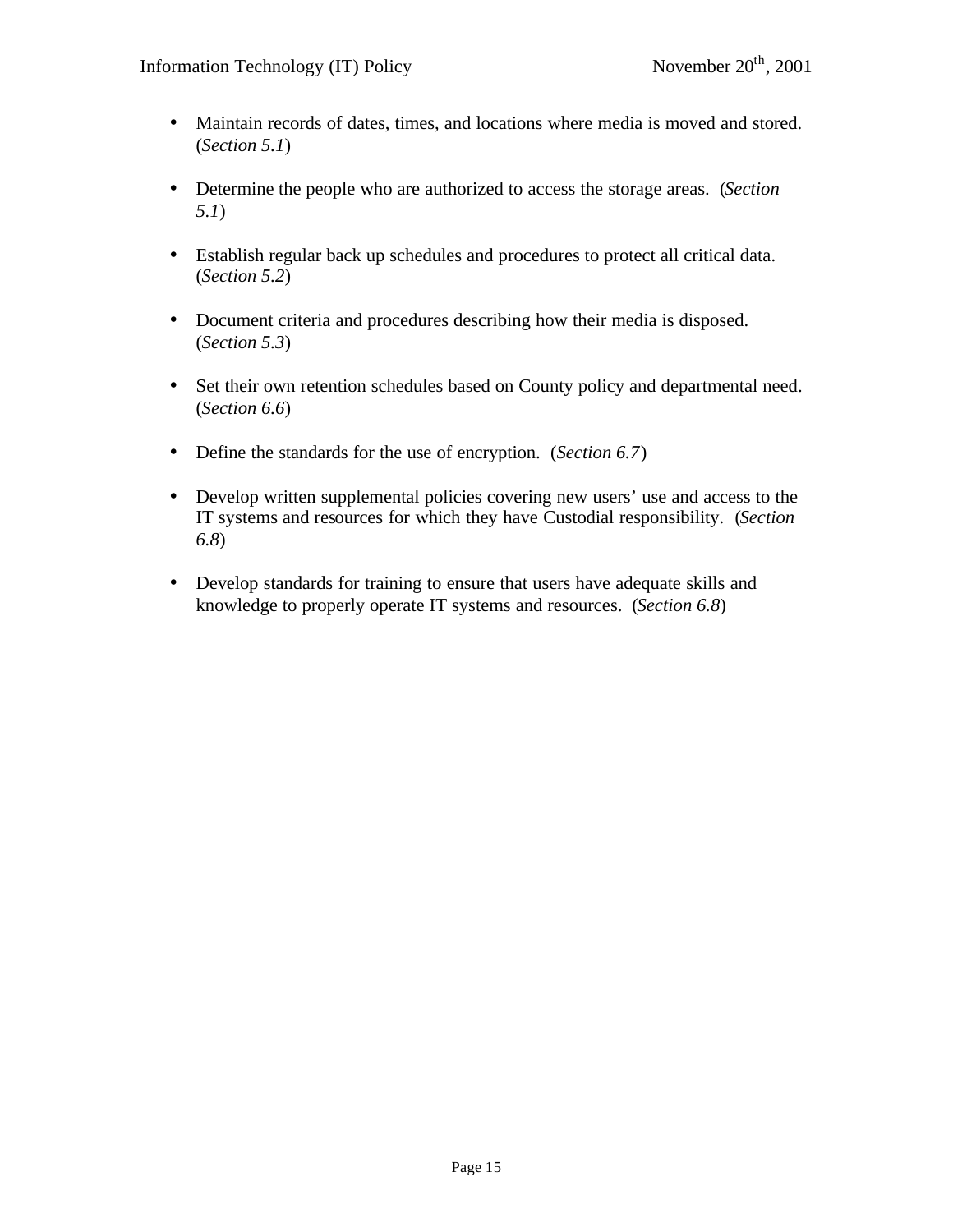# **Appendix 3 – Definitions**

Chatting – Conversing with others in real time via digital means over a network. This includes sending or receiving messages using chat-clients, such as AOL Instant Messenger, ICQ, or IRC, and using online chat rooms, such as Yahoo Chat.

Data – In computing, information, including text, images, sound, and video that is stored on computer media or carried via wire/fiber. Also, any factual information stored in any form.

E-Mail – A service that uses mail protocols such as Simple Mail Transfer Protocol (SMTP) to transfer data over a network between users. Unless a message is encrypted, it is considered not secure and could be viewed by anyone. Examples of e-mail clients include Eudora and Microsoft Outlook.

Ethernet – A standard for connecting computers together into a network.

Firewall – A network security device that can filter or block incoming and/or outgoing data or connections that pass through it. Firewalls are usually found at points of connections between a private network and a public network.

FTP – File Transfer Protocol – One of the Internet protocols used to transfer files across a network.

Gaming – Using the computer to play games. This includes Internet gaming as well as playing computer games that reside on media on a local computer.

Gateway – A bridge between two networks or between a network and the Internet. Gateways usually forward information from one network to another and filter information using firewalls or proxy servers.

Hacking – Purposeful circumvention of computer or network security for malicious purposes, sport, or the satisfaction of curiosity.

Internet – A collection of computer servers and clients across the world linked through a complex network of backbone servers. The Internet is capable of carrying such services as the World Wide Web (WWW), FTP, and e-mail.

ISS – Information Systems and Services Department, a division of the County Administration Office of Tuolumne County, which is charged with the responsibility for administering and maintaining the computer networks owned by the County of Tuolumne.

IT – Information Technology – Technology, such as computers or networks, relating to the storage, modification, and distribution of information (data).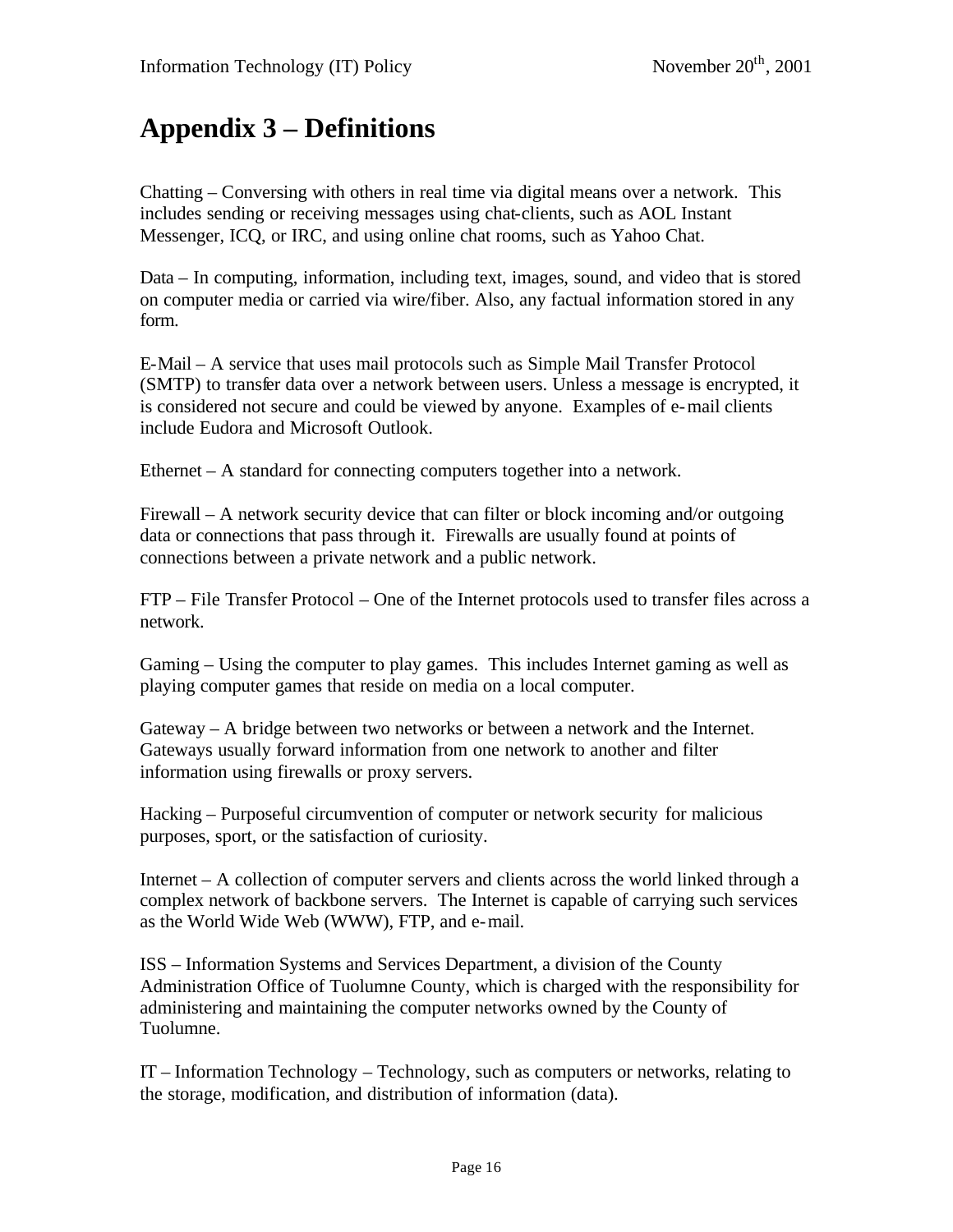IT Resource/System – Any device or system, which facilitates the transfer, storage, or processing of data. Examples include: computers, routers, printers, network cables, monitors, mice, keyboards.

ITSPC – IT Security Policy Committee

LDAP – Lightweight Directory Access Protocol -- software protocol for enabling anyone to locate organizations, individuals, and other resources such as files and devices in a network, whether on the Internet or on a corporate Intranet.

Media – Anything that can store computer data. Examples include: floppy disks, hard disk drives, memory chips, CDs.

PDA – Personal Digital Assistant – A microcomputer, usually palm-sized, that is commonly used to organize data and track schedules and appointments.

Server – A computer program that provides services to other computer programs in the same or other computer. Example includes: Web server, mail server, FTP server. Also, the computer on which the computer program runs.

System Administrator – Any person who is authorized by the County and ISS to perform system configuration, maintenance, and repair. System Administrators have a higher level of system access than typical users.

User – Any employee, permanent or temporary, contractor, consultant, vendor, elected official, volunteer, student, or other person who uses, maintains, manages, or is otherwise given access privileges on the County's IT systems.

User Account-That account which is set up by the Network Administrator and which when accessed by a username and password provides access to County Network resources such as printers, file storage and email.

Virus (Computer Virus) – A virus is a piece of programming code usually disguised as something else that causes some unexpected and, for the victim, usually undesirable event and which is often designed so that it is automatically spread to other computer users. A computer is "infected" when a virus or infected program has been run on that computer. Viruses usually come attached to programs or imbedded in word processing documents which support macros.

VPN – Virtual Private Network – Private data network that makes use of the public telecommunication infrastructure, maintaining privacy through the use of a tunneling protocol and security procedures

World Wide Web (WWW) – The collection of servers that are using the Hyper Text Transfer Protocol (HTTP) over the Internet to distribute data. Unless encrypted, the submission of data across the WWW is considered not secure and could be viewed by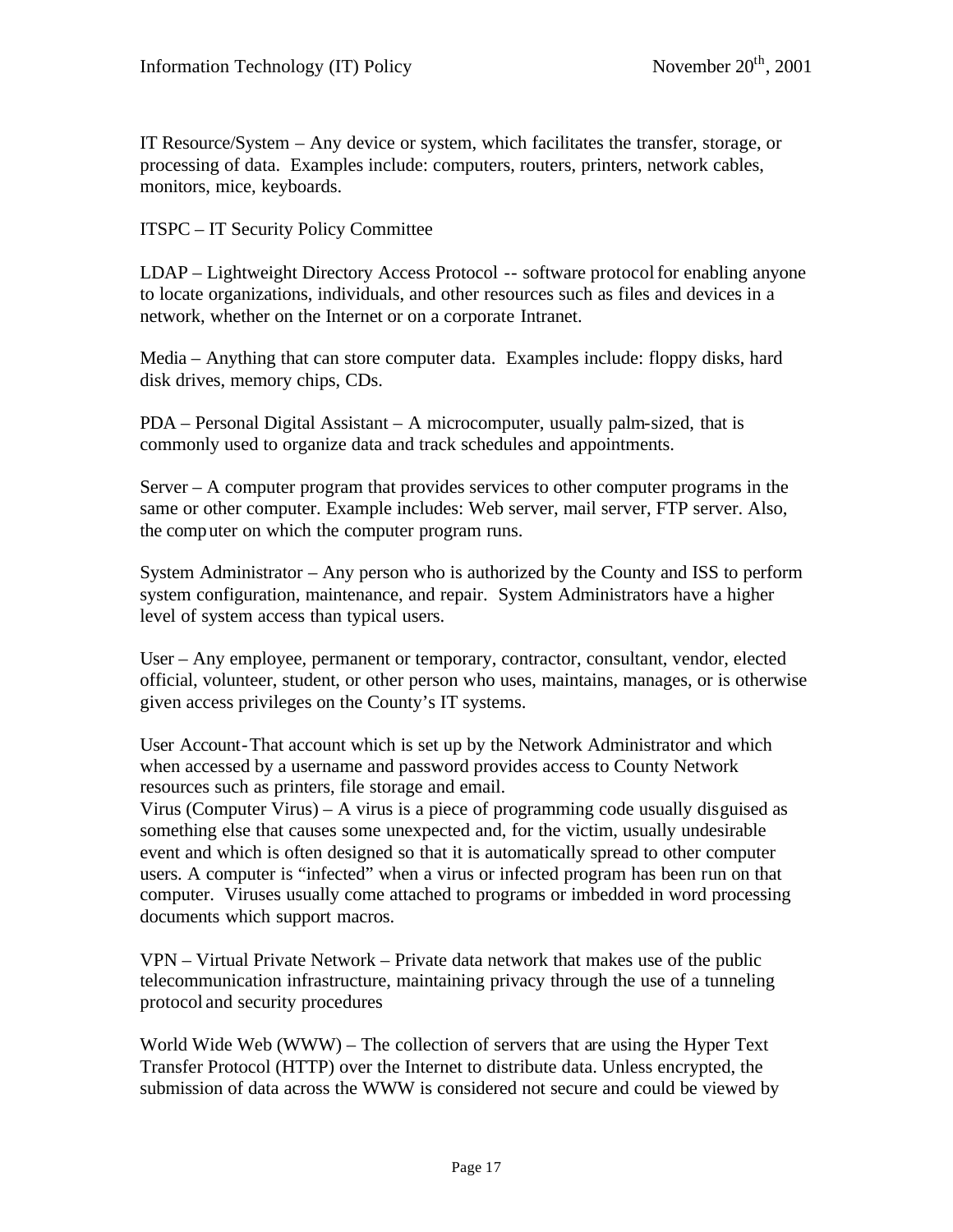anyone. Examples of Web clients (Browsers) include Netscape Navigator and Microsoft Internet Explorer. Examples of Web servers include Apache, and Microsoft Web Server.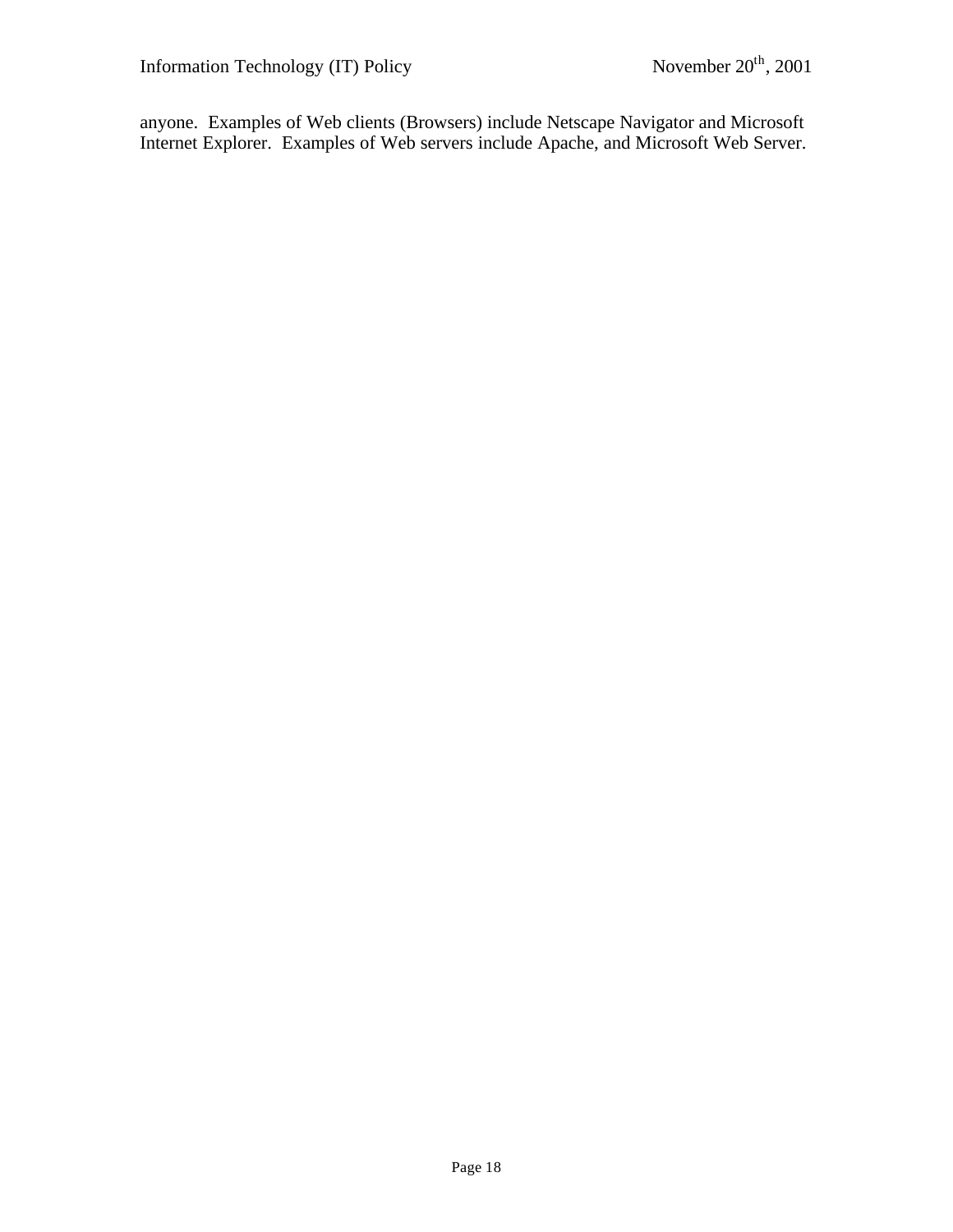# **Appendix 4 – Best Practices for Password Management**

# **Select Good Passwords**

Good passwords should be easy to remember, but hard for others to guess. Intruders can use many tools to try to extract passwords from system password files. Here are some helpful tips to construct passwords that would be difficult to guess or extract.

- USE at least six (6) characters. Passwords of less than 8 characters in length should be randomized (e.g. "PojGoar") or incorporate numbers (e.g. "go3267").
- USE a long word and truncate it to eight letters.
- USE an 8-letter phrase that is not easy for computer hackers to guess (e.g. "reallife").
- USE a combination of 7 letters and a number, 6 letters and 2 numbers, etc. (e.g. faren451"), but don't use sequential numbers (e.g. "12345678") or dates (e.g. july1998).
- USE a special character, such as  $\sim$ ,  $\ldots$ ,  $\omega$ ,  $\#$ ,  $\frac{1}{2}$ ,  $\omega$ ,  $\sim$ ,  $\frac{1}{2}$ ,  $\omega$ ,  $\sim$ ,  $\frac{1}{2}$ ,  $\omega$ ,  $\sim$ ,  $\frac{1}{2}$ ,  $\omega$ ,  $\sim$ ,  $\frac{1}{2}$ ,  $\omega$ ,  $\sim$ ,  $\frac{1}{2}$ ,  $\omega$ ,  $\sim$ ,  $\frac{1}{2}$ ,  $\omega$ ,  $\sim$ , words, but check with your system administrator before you do. Some software doesn't accept special characters.
- USE two words (e.g. pit-stop) or misspelled words (e.g. "pyt-stop").

NOTE: Many computers cannot accept spaces as valid password characters. If you use a space, the system may only accept and recognize the first few characters thus truncating the rest of your password. Also, be aware of systems that are case-sensitive.

If you're not sure whether your selection is good, check it with a dictionary. If you find your password in a dictionary, then it's a bad password.

# **Practices to Avoid**

Good passwords should be easy to remember, but hard to guess. Intruders use many techniques to try to guess passwords. Here are some tips to avoid passwords that would be easy to guess or extract.

- DON'T use nothing at all. Blank passwords are usually an intruder's first guess.
- DON'T use your User ID. User IDs are widely distributed through e-mail and phone lists.
- DON'T use words such as "password", "secure", "secret", "confidential", "restricted", or "private".
- DON'T use words such as "computer", "network", "workstation", "server", "router", "windows", "unix", "dos", "microsoft" or anything to do with computers.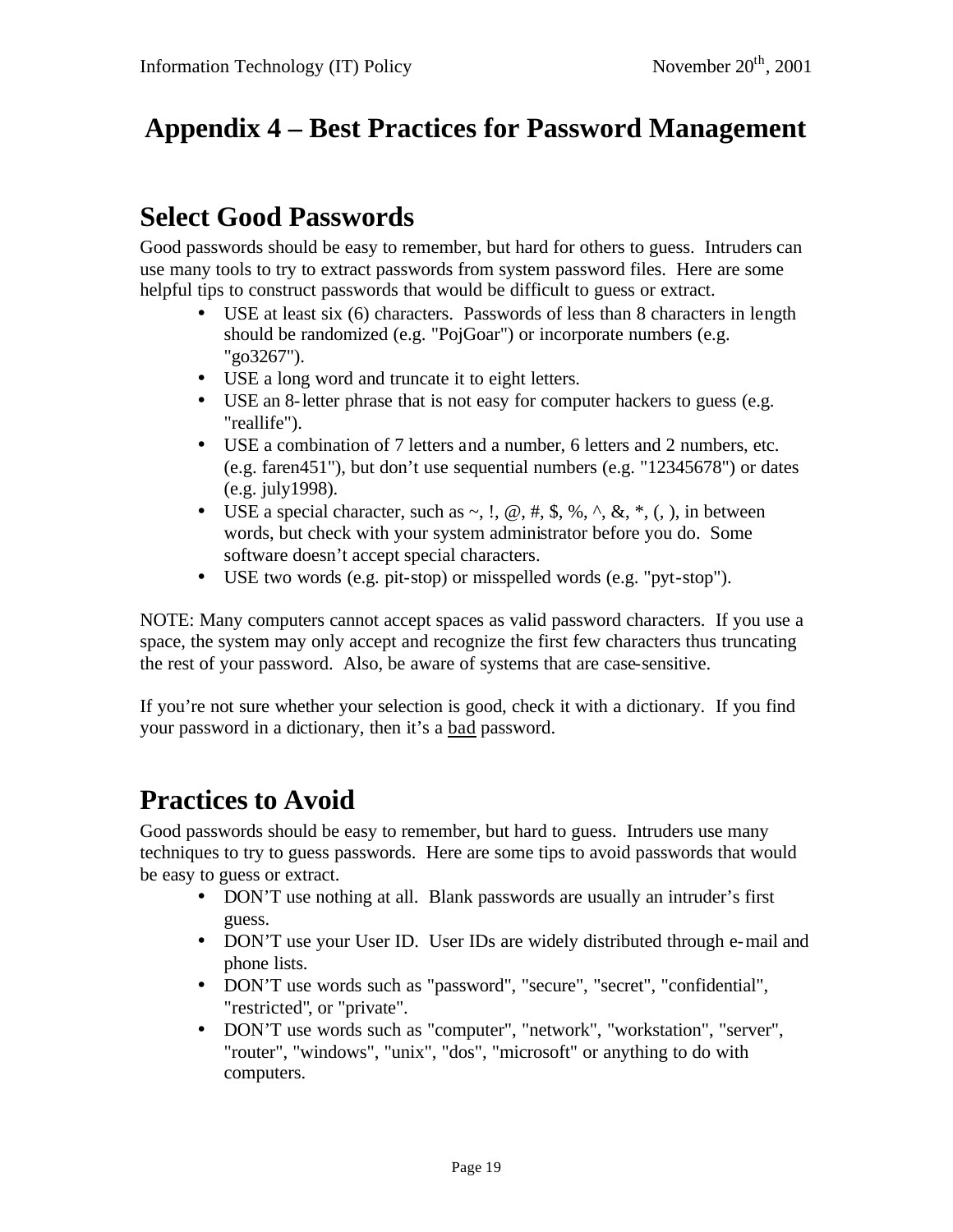- DON'T use your name, your nickname (or any other alias), your spouse's name, your children's names, pet's names, relative's names, or mother's maiden name.
- DON'T use the words "mother", "father", "sister", "brother", or any other genealogy term unless personalized. For example, the term "uncle" is bad, "unclejon" is better, and "unclej0n" (where "0" is a zero) is best.
- DON'T use "sex", any variant of "sex", anything to do with "sex", or any obscene word for that matter.
- DON'T use obvious words and phrases such as "start", "start-it", "start-up", "open", "open-up", "opensesame", "opensezme", "its-me", "let-me-in", "access", or "access-it".
- DON'T use obvious, job-related terms such as "tuolumne", "county", "california", "ocit-cio", "audit", or "sheriff" particularly if they're related to YOUR job.
- DON'T use cyclical passwords such as the name of the current month. Cyclical passwords are easy to guess. Avoid names or words associated with your hobbies, favorite books or movies, car or driver license number. And be careful using foreign languages – they may fool English-speakers, but they won't fool foreigners.
- DON'T use the words shahnghwa (Chinese), contraseña (Spanish), clave (Spanish), kennwort (German), erkennungswort (German), Paßwort (German), aikotoba (Japanese), or pasuwaado (Japanese). All of these words translate to the English word "password". Since the Internet is global, intruders could attempt to break-in from any country in the world.

NOTE: Avoid using script files, macros and options with embedded passwords to automate your login process.

Don't allow password boxes tha t are filled in with your password to be left open. It is very easy to reveal a password in a password box, even if it appears masked by asterisks or any other symbol.

# **Passwords Management for Different Systems**

Unless you are a user on a system designed for a single login, such as an LDAPcompliant system, use different passwords to separate public, private, and personal information. For example, use one password to access non-sensitive County data (e.g. your LAN account), a second password to access sensitive data (e.g. your mainframe or enterprise server account), and a third to access public systems (e.g. your Internet Service Provider).

If you are a user on a system designed for a single login, you should follow the rules for your system. It is also important to change your password frequently.